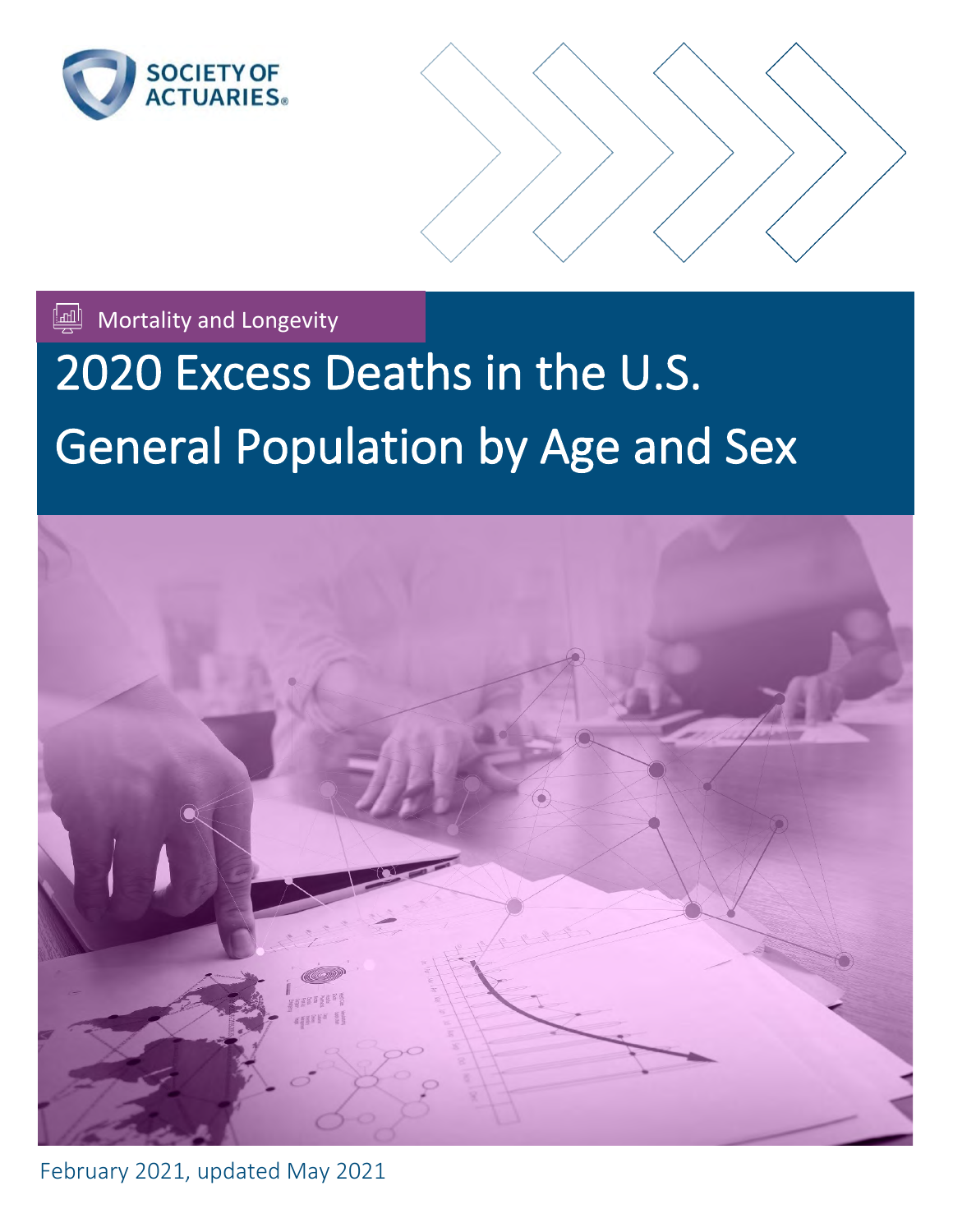

# 2020 Excess Deaths in the U.S. General Population by Age and Sex

Updated May 2021

**AUTHOR** Rick Leavitt, ASA, MAAA Managing Director, Consulting Actuary Guy Carpenter

Give us your feedback! Take a short survey on this report.

**Click here** 

SOCIETY OF<br>ACTUARIES

Caveat and Disclaimer

This study is published by the Society of Actuaries (SOA) and contains information from a variety of sources. The study is for informational purposes only and should not be construed as professional or financial advice. The SOA does not recommend or endorse any particular use of the information provided in this study. The SOA makes no warranty, express or implied, or representation whatsoever and assumes no liability in connection with the use or misuse of this study.

Copyright © 2021 by the Society of Actuaries. All rights reserved.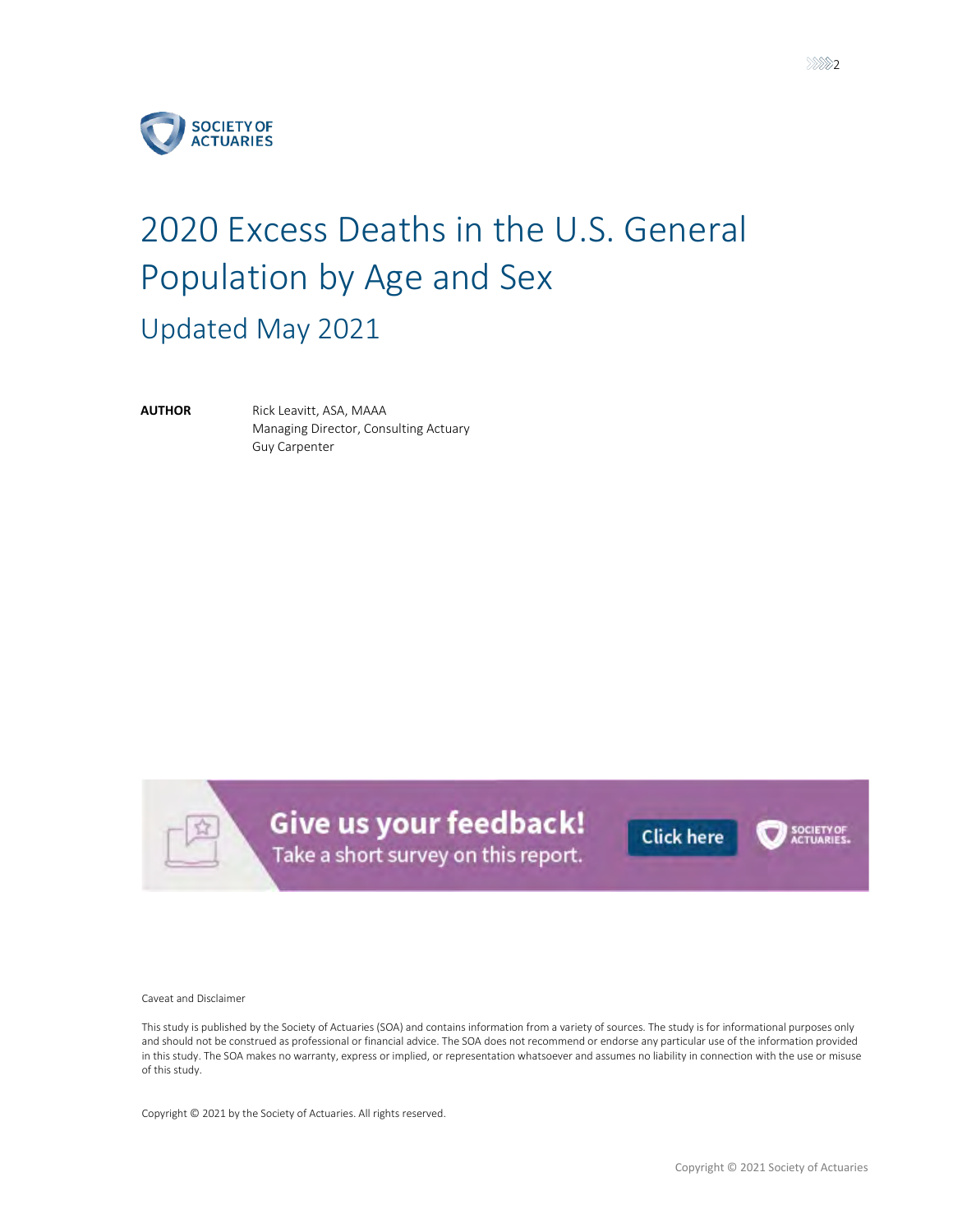## **CONTENTS**

| 2.1 |       |  |
|-----|-------|--|
|     | 2.1.1 |  |
|     | 2.1.2 |  |
|     | 2.1.3 |  |
|     | 2.1.4 |  |
| 2.2 |       |  |
| 2.3 |       |  |
| 2.4 |       |  |
|     |       |  |
|     |       |  |
|     |       |  |
|     |       |  |
|     |       |  |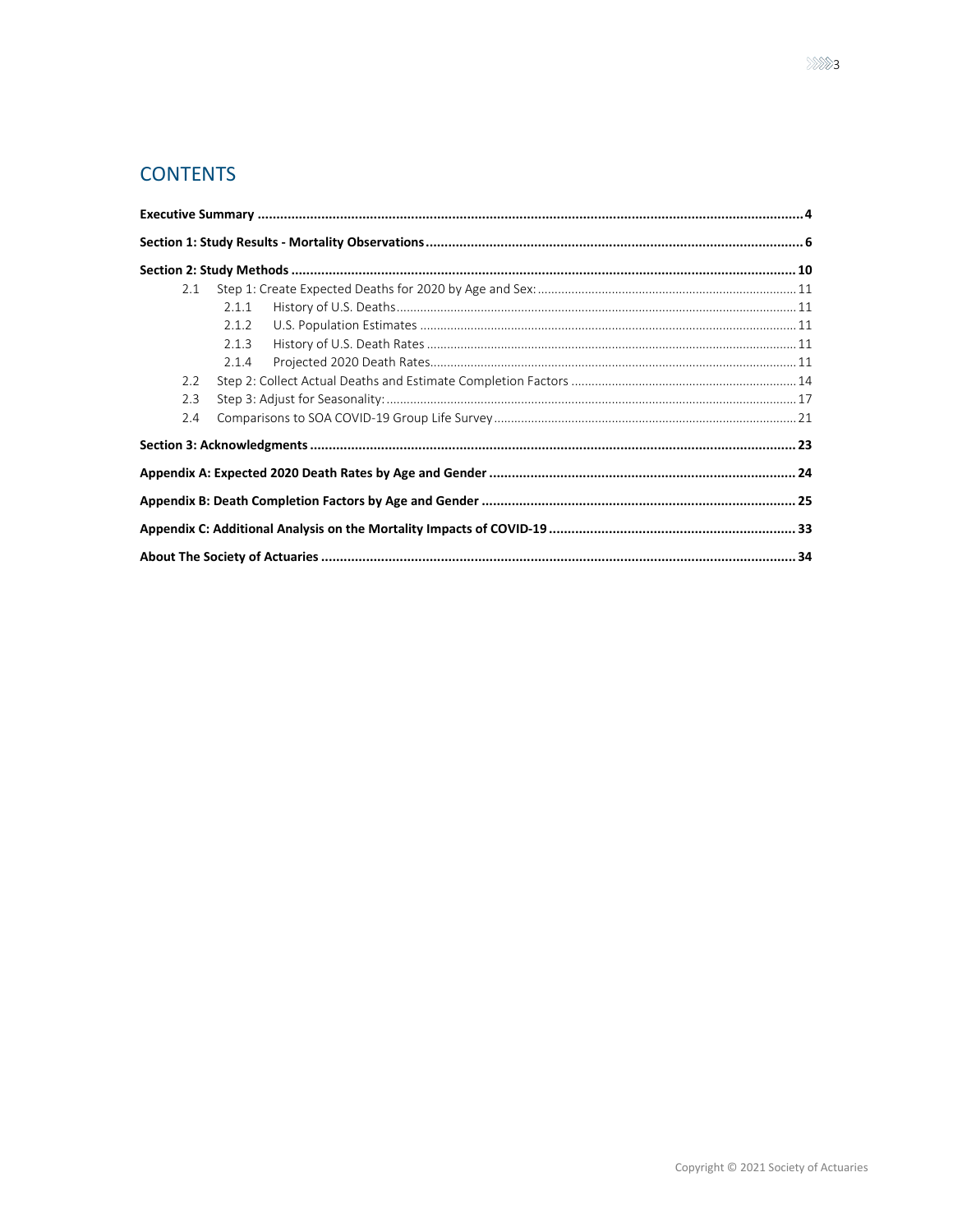## 2020 Excess Deaths in the U.S. General Population by Age and Sex Updated May 2021

### <span id="page-3-0"></span>Executive Summary

This document describes an effort to measure the deaths in the U.S. population relative to pre-pandemic expectations. This report updates the original report, 2020 Excess Deaths in the U.S. General Population by Age and Sex<sup>[1](#page-3-1)</sup>, with more complete data for 2020. The total U.S. population actual to expected ratios have increased slightly, about 1-2%, as a result of this update. This is a result of actual deaths completing slightly higher we expected. The actual deaths used are as reported by the U.S. Centers for Disease Control and Prevention (CDC) and several different methods are considered for setting expected deaths, adjusting for the estimated mix by age, sex, and time of the year (seasonality). Since the CDC provides deaths on an incurred basis, completion factors are considered based on delays in reporting, but the analysis also considers lagged actual-to-expected ratios (A/E ratios), which diminish the importance of completion.

Understanding the impact of the SARS-CoV-2 (COVID-19) pandemic provided the primary motivation for this study, but another goal was to facilitate comparisons between the U.S. general population results and the U.S. Group Life Insurance market experience, which is being captured by the SOA-sponsored COVID-19 Group Term Life Mortality Survey. The impact of COVID-19 deaths, as captured by the CDC, are measured directly, but the total mortality is also considered.

Excluding the first two and a half months of 2020 before COVID-19 deaths were prevalent, the total U.S. mortality A/E ratio ranged between 119% and 122%, with about 80% of the excess deaths identified as due to COVID-19. Considering the full year of 2020, the A/E ranged between 114% and 117%.

Deaths for people under age 15 were lower than expected, but all older ages showed excess mortality. The following table considers the A/E ratios for the period after the emergence of COVID-19 and uses a fiveyear trend on death rates by ages and sex to set the expected deaths.

| Actual to expected Deaths: Mar 22 2020 to Dec 26 2020- |              |              |                   |  |  |  |  |  |  |
|--------------------------------------------------------|--------------|--------------|-------------------|--|--|--|--|--|--|
| Age                                                    | <b>Total</b> | <b>COVID</b> | <b>Exc. COVID</b> |  |  |  |  |  |  |
| $<$ 15                                                 | 96.2%        | 0.6%         | 95.6%             |  |  |  |  |  |  |
| 15-34                                                  | 122.1%       | 4.3%         | 117.8%            |  |  |  |  |  |  |
| $35 - 64$                                              | 126.7%       | 12.9%        | 113.8%            |  |  |  |  |  |  |
| >64                                                    | 120.8%       | 17.8%        | 102.9%            |  |  |  |  |  |  |
| All Ages                                               | 121.1%       | 16.8%        | 104.3%            |  |  |  |  |  |  |

#### **Table 1**

#### Actual to Expected Deaths: Mar [2](#page-3-2)2 2020 to Dec 26 2020<sup>2</sup>

<sup>1</sup> https://www.soa.org/resources/research-reports/2021/excess-deaths-gen-population/

<span id="page-3-2"></span><span id="page-3-1"></span><sup>2</sup> Data as of April 21, 2021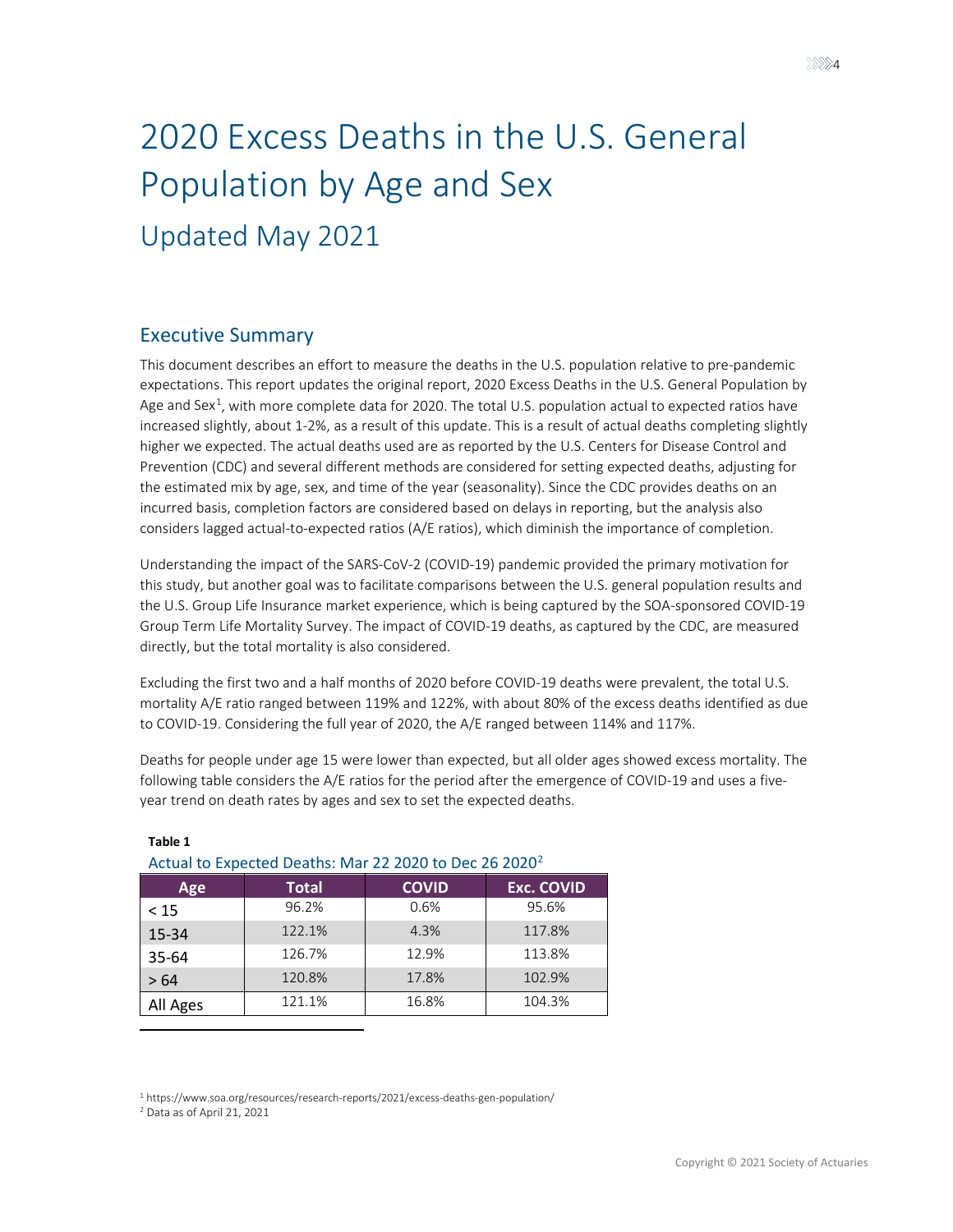Using the full 52 weeks of experience from 2020, the A/E ratio was 115.6%, with 12.9% excess due to COVID and 3.0% excess from causes not explicitly identified as COVID. These numbers are found using deaths reported as of April 21, 2021, with the estimated remaining completion being less than 0.15%

The public report based on the SOA-sponsored COVID-19 Group Term Life Mortality Survey considered the experience period from April 1 through August 31 and used the 2017-2019 experience period to set the baseline expectations. The following table compares the results from the U.S. population at approximately the same period using the same baseline expectations. The deaths are on an incurred basis and the expectations are adjusted for seasonality.

| $\cdots$ paradox $\cdots$ or order |                                             |                        |              |
|------------------------------------|---------------------------------------------|------------------------|--------------|
|                                    | <b>Group Life</b>                           |                        |              |
|                                    | <b>Survey</b>                               | <b>U.S. Population</b> | <b>Ratio</b> |
| Period (in 2020)                   | $4/1$ to 8/31                               | 3/29 to 8/29           |              |
| Population (000)                   | 145,429                                     | 330,384                | 44.0%        |
| <b>Total Deaths</b>                | 197,691                                     | 1,421,380              | 13.9%        |
| Annual Rates per 1,000             | 3.243                                       | 10.197                 | 31.8%        |
| COVID-19 Deaths                    | 16,666                                      | 183,980                | 9.1%         |
| Expected                           | 175,114                                     | 1,193,714              | 14.7%        |
|                                    | <b>Excess Deaths as Percent of Expected</b> |                        |              |
| Total                              | 12.9%                                       | 19.1%                  | 67.6%        |
| COVID-19                           | 9.5%                                        | 15.4%                  | 61.8%        |
| Exclude COVID-19                   | 3.4%                                        | 3.7%                   | 92.2%        |

#### **Table 2**

## Comparison of Group Life Survey Results to the U.S. Population

These results have not been adjusted for the different distributions by age and sex between the two populations. This table shows that the proportional impact of the pandemic on Group Life claims is about 68% of the impact on the U.S. population.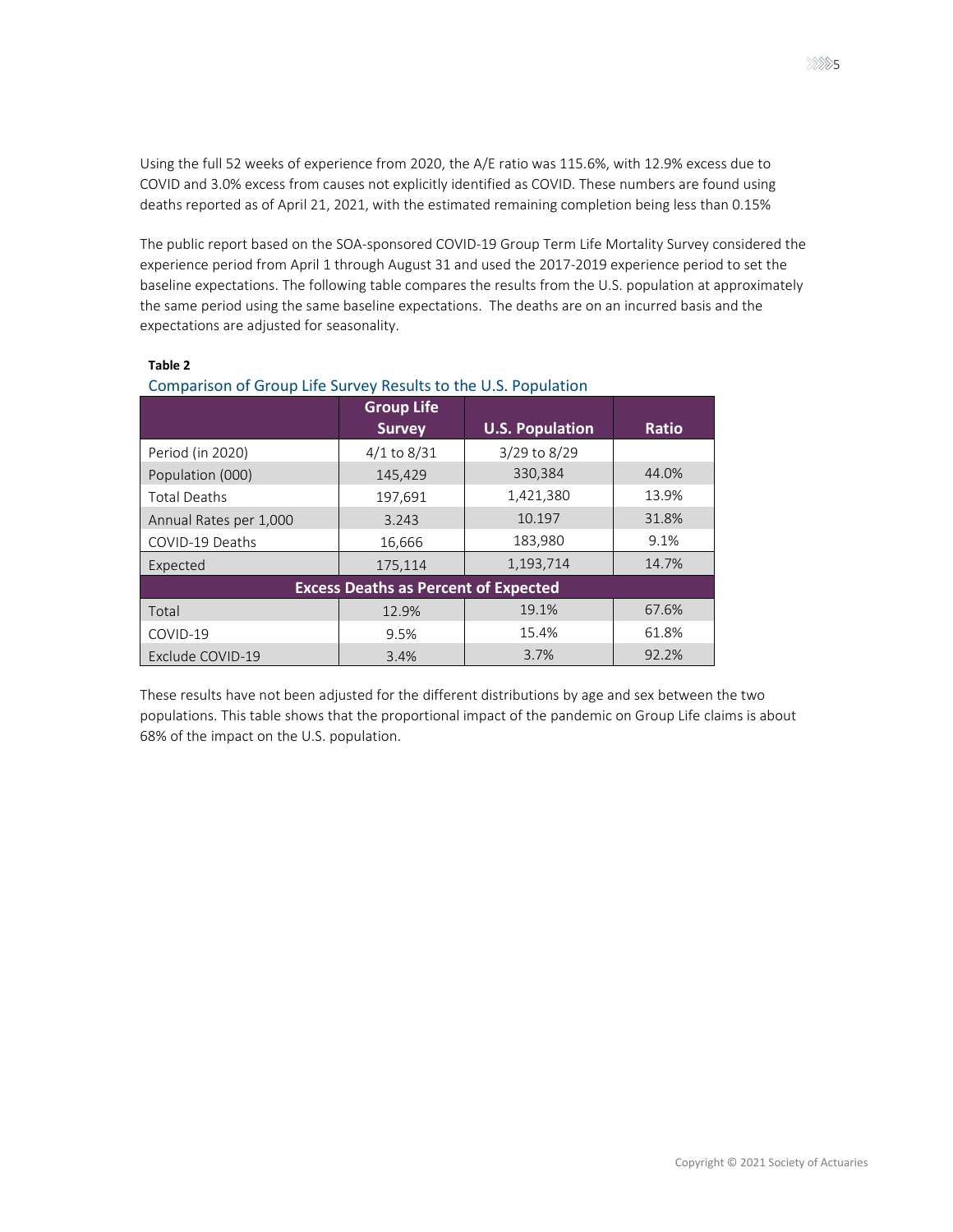## <span id="page-5-0"></span>Section 1: Study Results - Mortality Observations

The following tables and figures show the results of excess deaths studied. More details on how this analysis was performed are provided in the Study Methods section below.

The data used for this analysis was provided by the CDC as of April 21, 2021 and includes incurred deaths by week, beginning on December 29<sup>,</sup> 2019 through January 30, 2021. For 2020, the CDC defines Week 1 as ranging from December 29, 2019 through January 4, 2020, and Week 52 as ranging from December 19, 2020 through December 26, 2020, so when reporting on 2020 results, this convention is used. For purposes of this analysis, the start of the COVID-19 active period is considered to be March 22, 2020.

Due to the delay in reporting, the actual deaths have been completed based on factors that vary by age and sex. These are shown below along with the expectations that are based on the five-year trend after adjusting for seasonality.





Figure 1

These data are as of April 21, 2021 and exclude deaths that occurred after January 30, 2021. Figure 1 shows that, for most months, the total A/E ratio is much greater than 100%, while the A/E ratio excluding COVID-19 deaths is also greater than 100% by a few percent.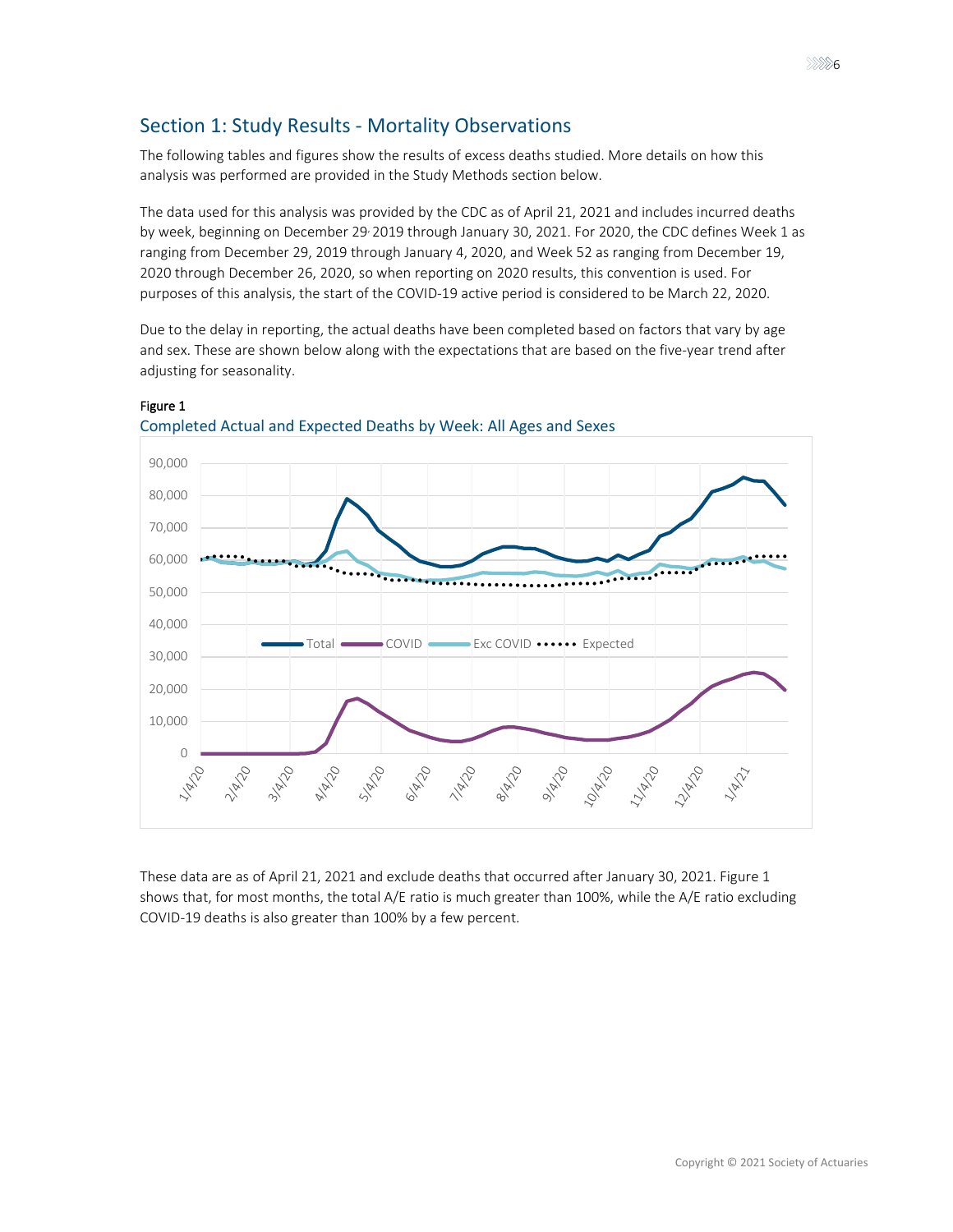Table 3 below shows the total results for the COVID-19 active period up through December 26, 2020 (excluding the most recent five weeks).

|           |              |              | Female            |              |              | <b>Male</b>       |
|-----------|--------------|--------------|-------------------|--------------|--------------|-------------------|
| Age       | <b>Total</b> | <b>COVID</b> | <b>Exc. COVID</b> | <b>Total</b> | <b>COVID</b> | <b>Exc. COVID</b> |
| < 1       | 96.2%        | 0.3%         | 96.0%             | 93.8%        | 0.4%         | 93.4%             |
| $1 - 4$   | 91.5%        | 0.8%         | 90.6%             | 96.9%        | 0.8%         | 96.1%             |
| $5 - 14$  | 95.8%        | 1.5%         | 94.3%             | 107.1%       | 1.4%         | 105.7%            |
| $15 - 24$ | 119.0%       | 3.6%         | 115.4%            | 125.3%       | 2.1%         | 123.2%            |
| $25 - 34$ | 118.7%       | 6.3%         | 112.4%            | 122.5%       | 4.7%         | 117.9%            |
| 35-44     | 124.0%       | 9.4%         | 114.6%            | 128.9%       | 10.1%        | 118.8%            |
| 45-54     | 122.8%       | 12.7%        | 110.2%            | 128.7%       | 15.8%        | 112.9%            |
| 55-64     | 116.4%       | 13.7%        | 102.6%            | 121.2%       | 15.9%        | 105.3%            |
| 65-74     | 120.4%       | 16.6%        | 103.9%            | 122.8%       | 19.2%        | 103.7%            |
| 75-84     | 121.2%       | 17.7%        | 103.5%            | 123.5%       | 20.8%        | 102.7%            |
| > 84      | 119.5%       | 17.0%        | 102.5%            | 119.4%       | 18.9%        | 100.4%            |
| All Ages  | 119.7%       | 16.0%        | 103.7%            | 122.3%       | 17.5%        | 104.8%            |

#### **Table 3**

Actual to Expected Deaths: Mar 22, 2020 to Dec 26, 2020 as of Apr 21, 2021

It is interesting to note that the highest overall A/E ratio occurred for ages 35-54 for both sexes, and that the highest excess death percentage when COVID-19 is excluded was for ages 15-24.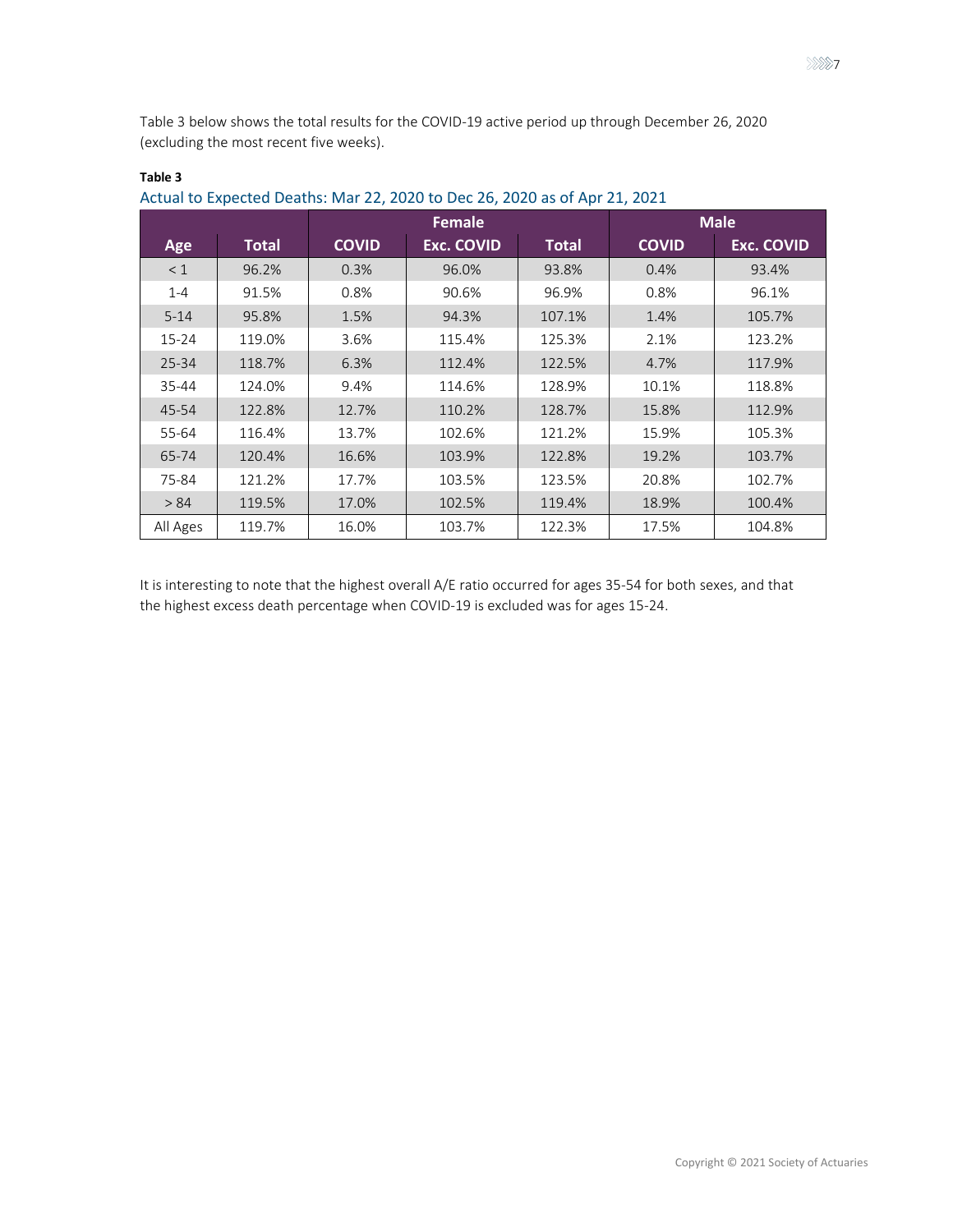Figures 2-5 show the history of actual-to-expected deaths by week, sex and age group. Generally, the deaths are low for ages under 15, and elevated for ages over 15, even excluding COVID-19. These figures exclude deaths incurred after December 26, 2020.







## Figure 2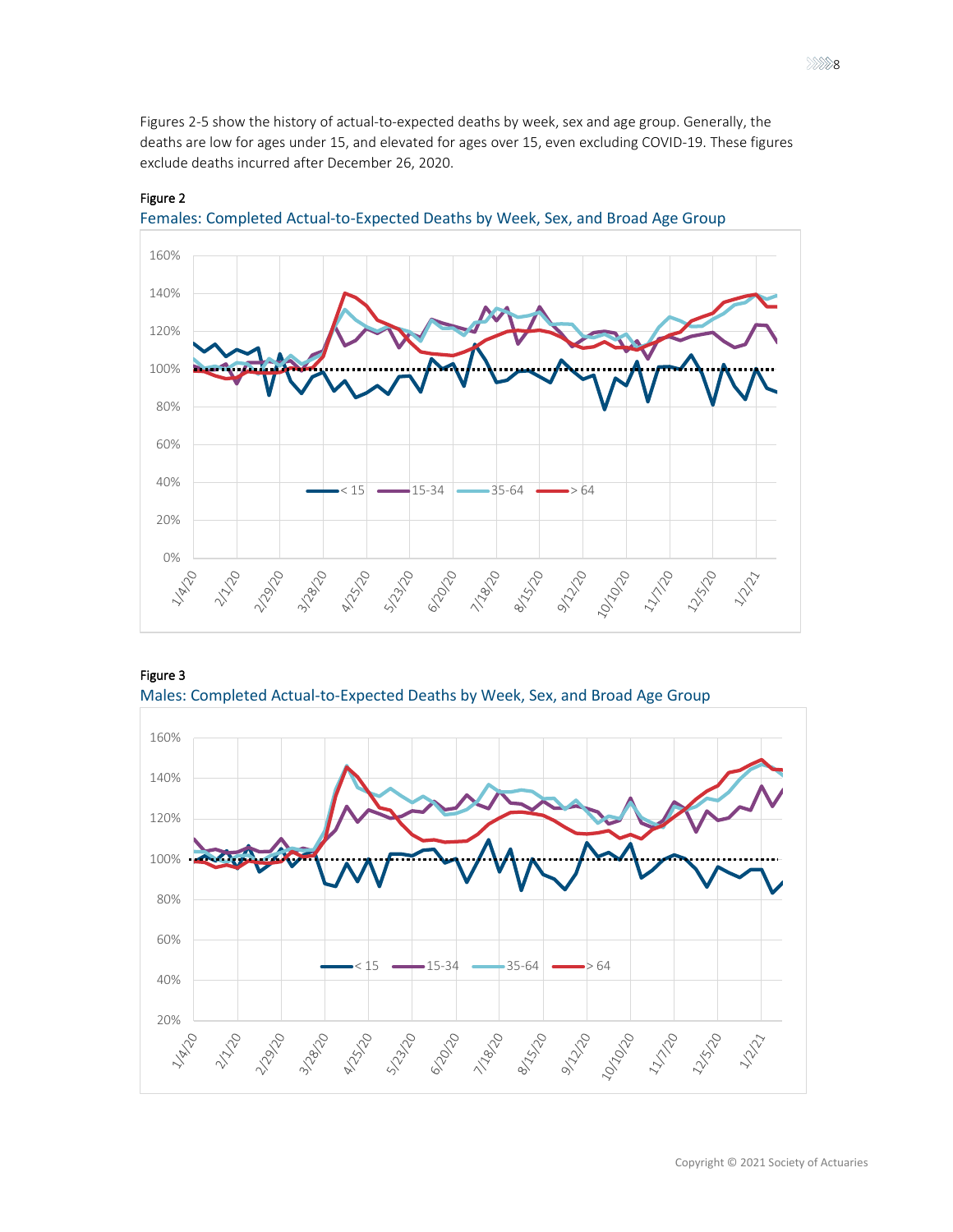#### Figure 4



Females: Completed Actual-to-Expected Deaths, excluding COVID, by Week, Sex, and Broad Age Group

#### Figure 5

Males: Completed Actual-to-Expected Deaths, excluding COVID, by Week, Sex, and Broad Age Group

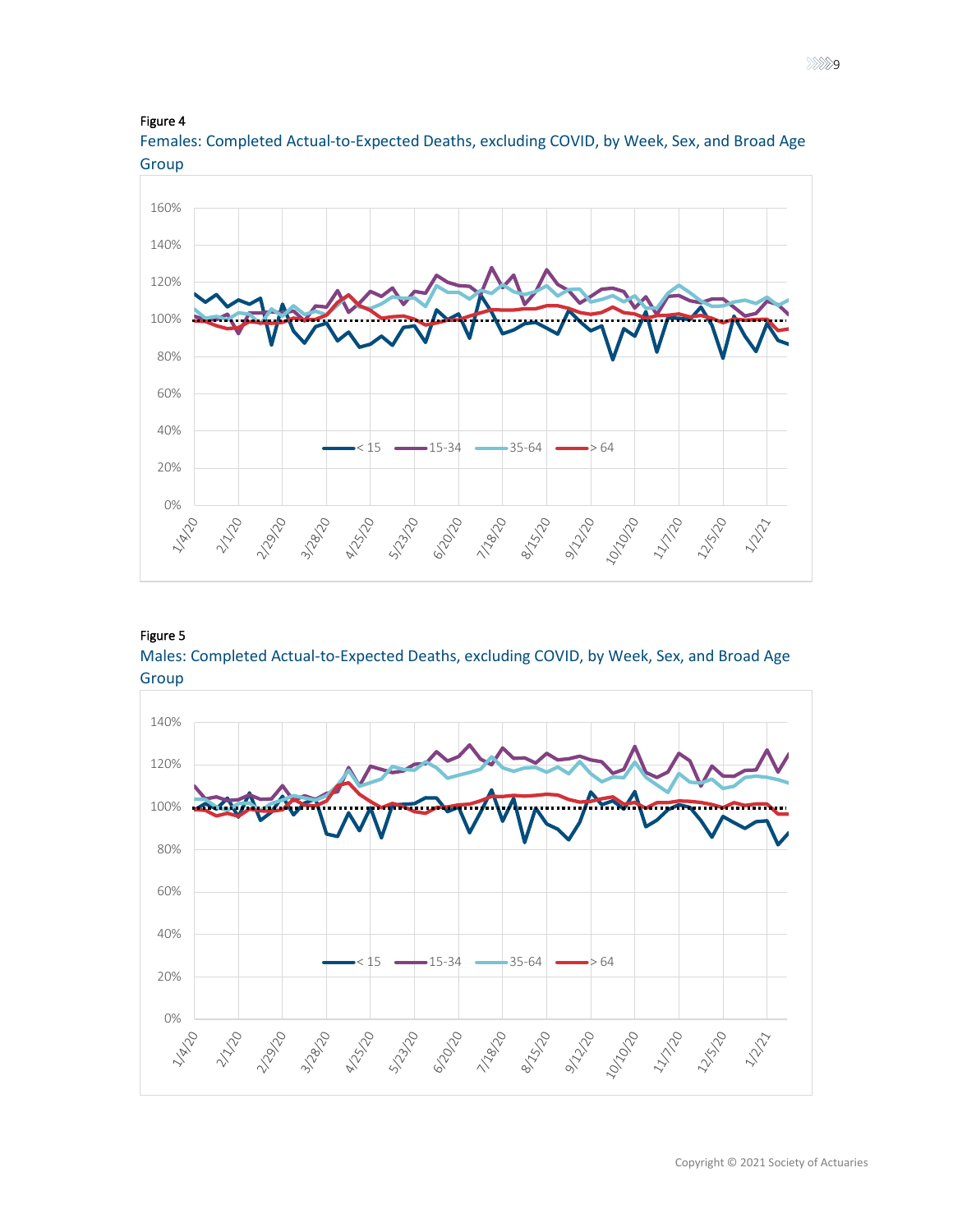## <span id="page-9-0"></span>Section 2: Study Methods

There are several components to the calculation of expected deaths and this section will document the methods and assumptions made. Since some of the selections are subjective, several different approaches were included to get a feel for the potential impact of these assumptions. Broadly, the steps are as follows:

#### Step 1: Create Expected Deaths for 2020 by Age and Sex:

These expectations are based on U.S. CDC death information and U.S. Census Bureau population information from 2010 to 2019. These numbers are used to create prior year death rates. The projected death rates are multiplied by 2020 population estimates to determine expected 2020 deaths. The 2020 population estimates are based on applying a five-year linear trend to the populations from 2015 to 2019 by sex and age group.

#### Step 2: Collect Actual Deaths and Determine Completion Factors

In 2020, the CDC provided deaths by week on an incurred basis. There is some delay in reporting, so these figures need to be completed for the more recent weeks in order to estimate total incurred deaths. This is done by examining week-over-week completion in 2020 and then accumulating these factors to arrive at a total completion factor by the number of weeks of lag. This is done separately for total deaths and COVID-19 deaths, which tend to complete more slowly. The completion rates do vary by sex and age, and so the factors are developed by sex and age group. There is some volatility in the completion, so before determining the ratios, the weeks with the lowest and highest two factors are excluded.

#### Step 3: Adjust for Seasonality:

Death rates vary by time of the year, age and sex. Seasonality factors were developed by analyzing the CDC deaths by month for 2010 through 2019 and measuring the death rate in each month relative to the average for the year. When determining monthly adjustment factors, the lowest and highest ratios are excluded to dampen volatility. These adjustments are done by sex and age, both with detailed age buckets and more broad age buckets.

These are the three components of the excess death percentage calculations. Below, the calculations are described in more detail, and some observations are provided.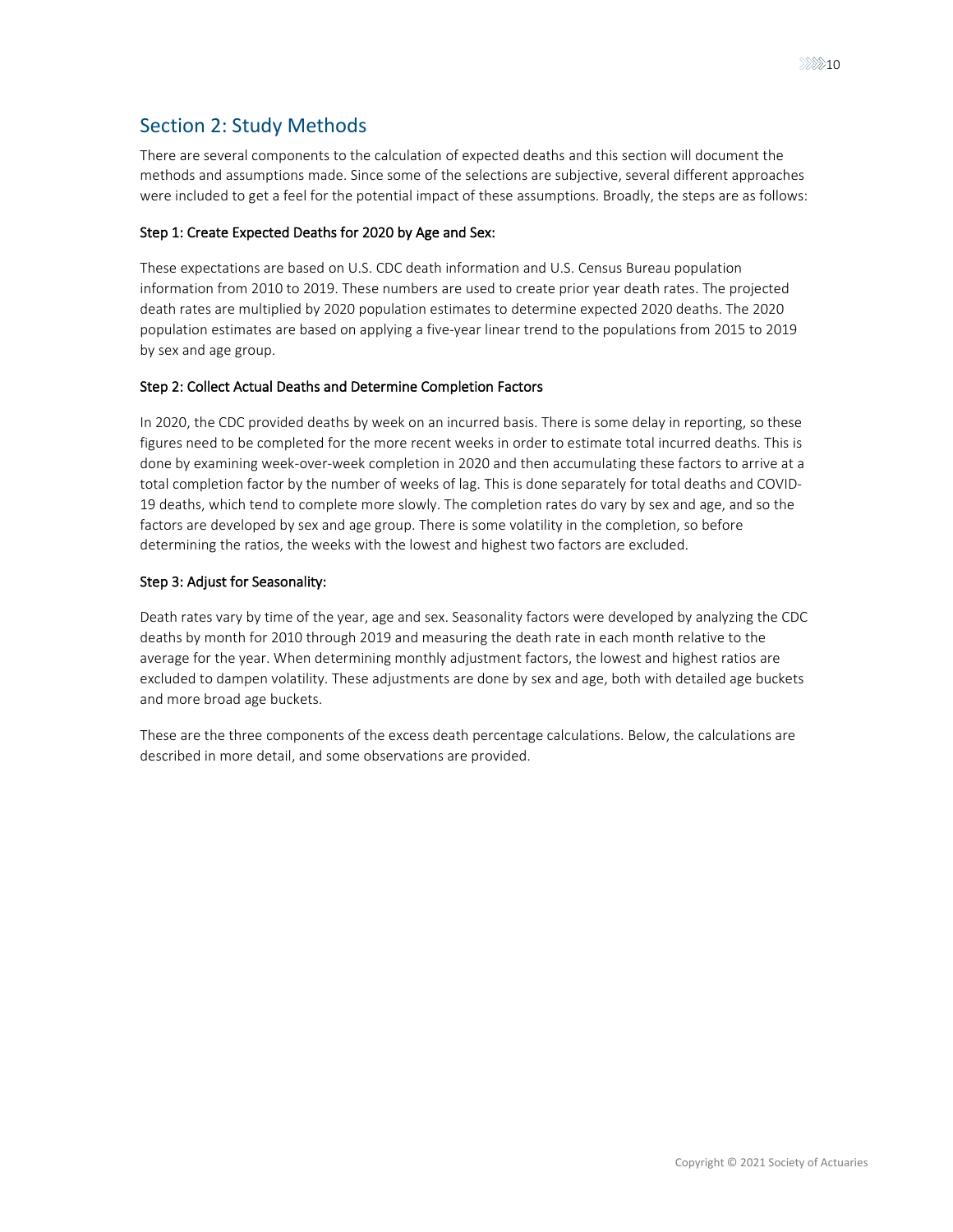#### <span id="page-10-1"></span><span id="page-10-0"></span>**2.1 STEP 1: CREATE EXPECTED DEATHS FOR 2020 BY AGE AND SEX:**

#### 2.1.1 HISTORY OF U.S. DEATHS

The U.S. deaths were taken from the CDC data retrieval site [\(https://wonder.cdc.gov/\)](https://wonder.cdc.gov/) after selecting "Underlying Cause of Death" and then "1999-2019: Underlying Cause of Death by [Bridged-Race](https://wonder.cdc.gov/ucd-icd10.html) [Categories.](https://wonder.cdc.gov/ucd-icd10.html)" The downloaded data were segmented by single-year of age, sex, year, and month.

#### <span id="page-10-2"></span>2.1.2 U.S. POPULATION ESTIMATES

U.S. population estimates were taken from the U.S. Census Bureau website after selecting median age by sex and using individual ages:

<https://www.census.gov/data/datasets/time-series/demo/popest/2010s-national-detail.html>

#### <span id="page-10-3"></span>2.1.3 HISTORY OF U.S. DEATH RATES

Death rates were determined by age and sex by computing the ratio of U.S. deaths to the U.S. population after grouping the U.S. deaths into the same age groups as used by the CDC for 2020 deaths.

#### <span id="page-10-4"></span>2.1.4 PROJECTED 2020 DEATH RATES

The expected death rates for 2020 were found by projecting forward the 2010-2019 death rates by sex and ages, grouped into age groups. The trends by year and age are variable and not linear so the most appropriate projection method is not obvious. Six different projection methods were considered as follows:

- 1. Three-Year Average: 2017-2019 This method was selected to match the baseline rates used in the SOA COVID-19 Group Life Mortality Survey.
- 2. Seven-Year Linear Trend: 2013-2019
- 3. Six-Year Linear Trend: 2014-2019
- 4. Five-Year Linear Trend: 2015-2019
- 5. Four-Year Linear Trend: 2016-2019
- 6. Three-Year Linear Trend: 2017-2019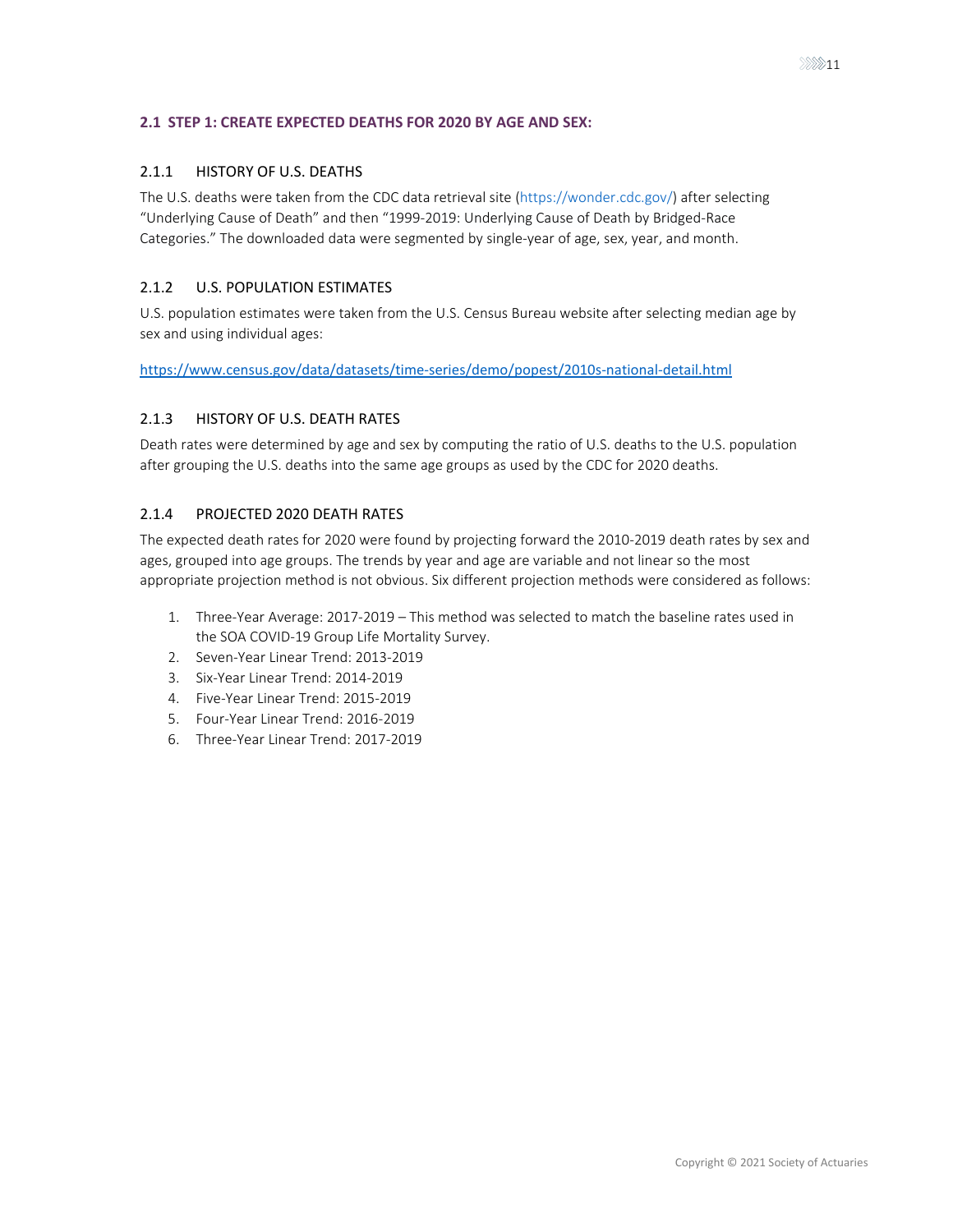All ages and sexes have some trends in death rates, but for many, the trends over time are not linear. Different diagnosis trends within these categories and other external factors are likely driving these results. Rather than try to estimate these influences with the 2020 selections, a range of trend options are shown to display the sensitivity and create ranges that likely encompass the true underlying expectation. The ranges are presented below Figures 6-8, which illustrate the patterns for a few selected ages and genders. In each chart, the actual numbers are represented by the black line and can then be compared to the different trends.



#### Figure 6

Figure 6 shows death rates that increased from 2013-2017 and then flattened out. The most recent four years are all within the trend estimates.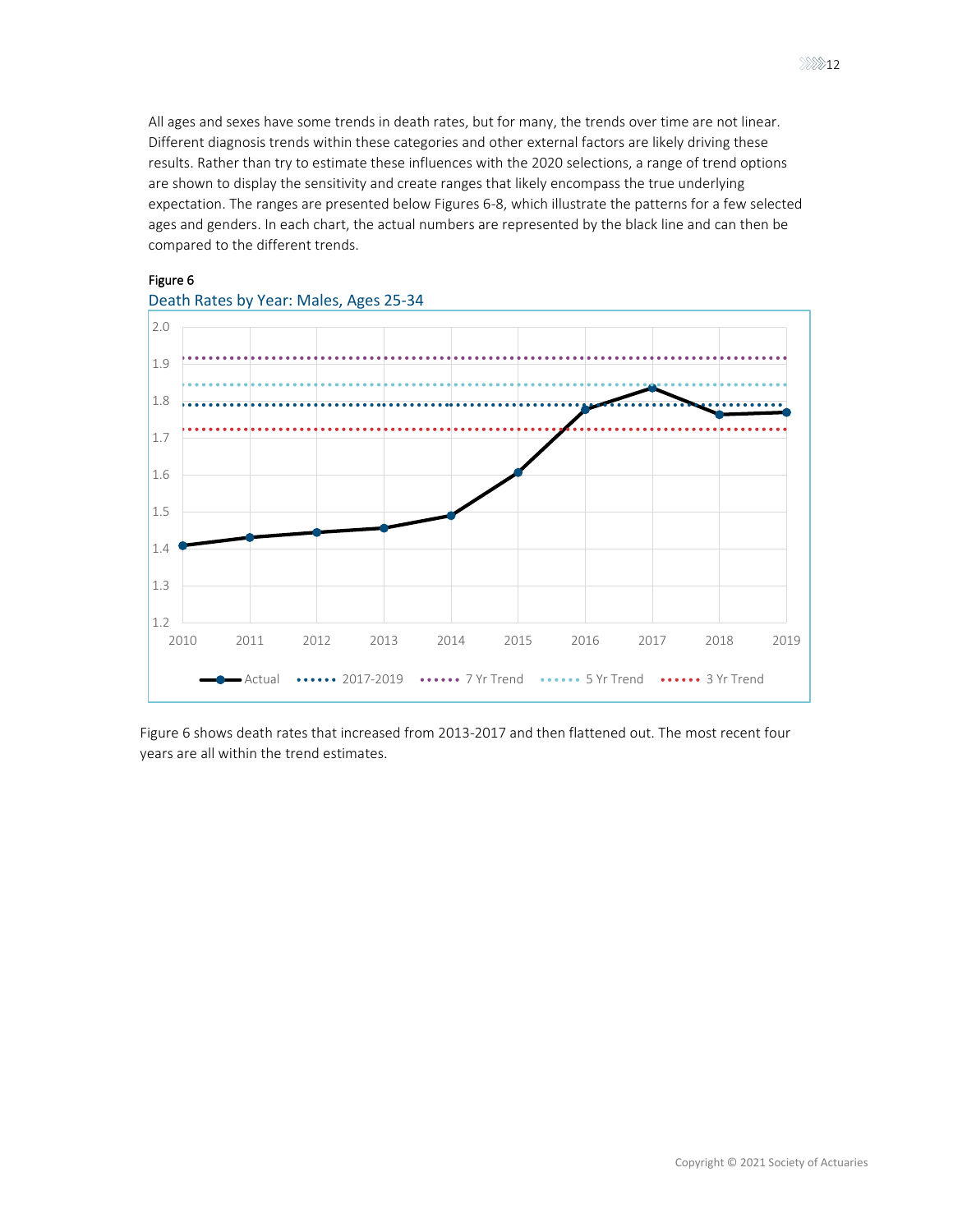

Figure 7 Death Rates by Year: Females, Ages 45-54

Figure 7 shows that the rates were flat from 2010 to 2015 and then declined. The range of trend estimates is wider, with the shorter trends being lower.



## Death Rates by Year: Females, Ages 75-84

Figure 8

Figure 8 shows an example in which the trends all produce similar expectations that are below the threeyear average. The female 75-84 age group shows evident long-term mortality improvement.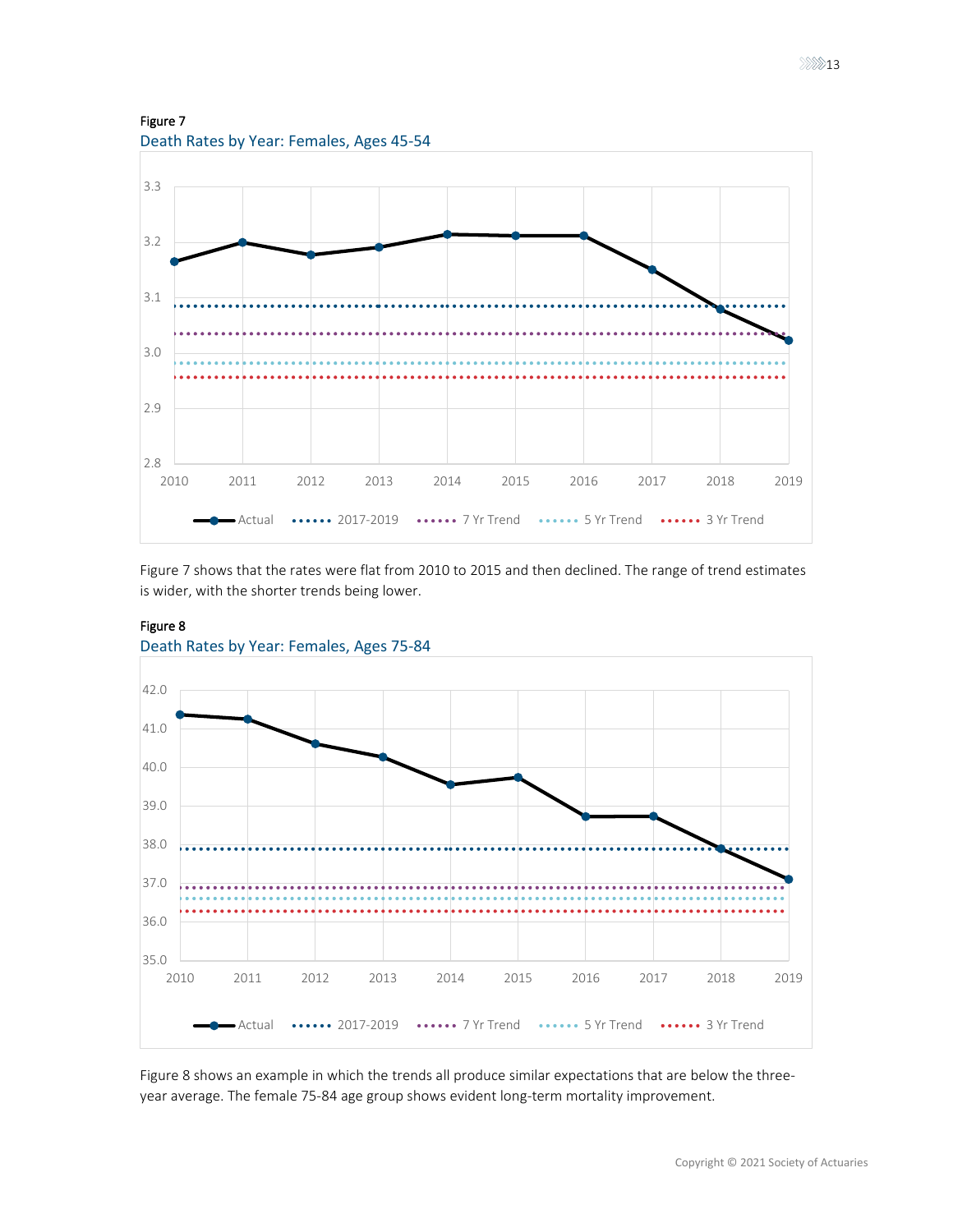Table 4 shows the sensitivity to the different expected deaths assumptions and generally shows the fiveyear trend to be between the three- and seven-year trends. The biggest uncertainty is in the younger ages, given lower deaths and hence higher volatility. The complete set of expected deaths rates for the six methods are displayed in Appendix A.

| Age       | 2017-2019 | <b>7 Yr Trend</b> | <b>6 Yr Trend</b> | 5 Yr Trend | 4 Yr Trend | 3 Yr Trend |
|-----------|-----------|-------------------|-------------------|------------|------------|------------|
| >15       | 93.6%     | 95.1%             | 95.1%             | 96.2%      | 96.9%      | 96.8%      |
| 15-34     | 124.1%    | 117.2%            | 118.4%            | 122.1%     | 127.4%     | 129.7%     |
| $35 - 64$ | 126.9%    | 125.6%            | 126.0%            | 126.7%     | 128.1%     | 128.4%     |
| >64       | 118.7%    | 120.1%            | 120.1%            | 120.8%     | 120.6%     | 121.8%     |
| All Ages  | 119.3%    | 120.2%            | 120.3%            | 121.1%     | 121.2%     | 122.3%     |

#### **Table 4**

#### Actual to Expected Deaths: Mar 22 2020 to Dec 26 2020 by Method

#### <span id="page-13-0"></span>**2.2 STEP 2: COLLECT ACTUAL DEATHS AND ESTIMATE COMPLETION FACTORS**

The CDC publishes 2020 deaths by incurred week at the following link:

#### <https://data.cdc.gov/NCHS/Provisional-COVID-19-Death-Counts-by-Sex-Age-and-W/vsak-wrfu>

The CDC publishes deaths across all ages on a daily basis, but deaths by age, sex and week are published at the end of the day on Wednesday, covering incurred periods through the prior Sunday. The death counts are provided in total and for deaths identified as at least partially due to COVID-19. Since the numbers are on an incurred basis, they are incomplete due to reporting lags. The weekly death totals have been collected back to May of 2020 and the completion occurring for the prior weeks can be determined. The delays in reporting extend back many weeks and completion factors are used to infer deaths in more recent weeks.

The delays are material. For example, at the younger ages, death totals eight weeks later are still short by as much as 8%. This delay in reporting has likely been a source of confusion about how to interpret the CDC death totals. The method used is to determine average week-to-week completion factors by lag, and then accumulate these to determine the total completion for each starting lag.

There are two complications that have been addressed. The first is that there is a clear difference in completion of COVID-19 deaths versus the total deaths. This makes sense as sometimes it can take a while to establish the cause of death, even if the death has already been reported. Both the week-to-week completion factors and total completion factors are determined in total for all deaths, and then also separately for the COVID-19 deaths. The total completed deaths excluding COVID-19 are then found as the difference between these two estimates.

The second complication is that the completion varies by age, with older ages being reported more quickly than younger ages. To account for this, the week-to-week and total completion factors are determined by age group and sex. The chart below illustrates the magnitude of the sex-age differences. At the older ages, the sex difference all but disappears, but the age differences persist.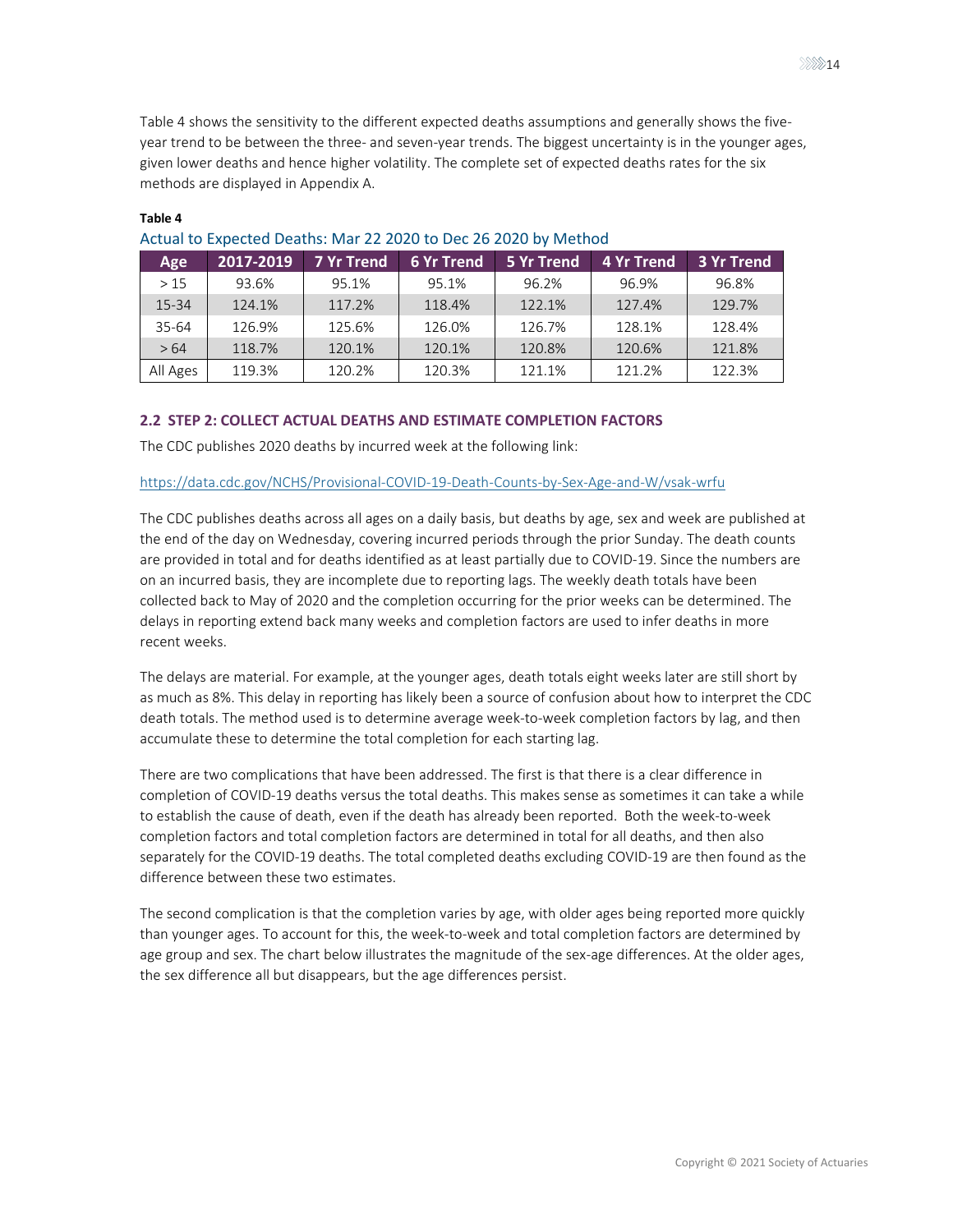



The method for developing the completion factors is described below. The week-to-week completion factors are determined first: As an example: For 45 to 54 year old females, there were 715 deaths in the week ending December 5, as of December 16, and 1,019 deaths for the week ending December 5, as of December 23. The initial reporting is defined as lag one, while the next week's reporting is defined as lag two. This means that, for this week, the lag one-to-two weekly completion factor is 1.425 (1,019 / 715). We find this ratio for all weeks and then divide the lag-two totals by the lag-one totals to get the lag one-to-two weekly completion factor. For this lag and sex-age combination, the lag one-to-two weekly completion factor comes out to 1.363.

The product of these week-to-week completion factors then determines the total completion factor. For example, the lag-zero total completion factors are equal to the zero-to-one weekly completion factor times the one-to-two weekly completion factor times the two-to-three weekly completion factor, and so on. The lag-two total completion factor is equal to the two-to-three weekly completion factor times the three-tofour weekly completion factor, and so on. Thirty-six weeks of lag were considered, at which point there is very little change. As an example, the lag-two total completion factor for 45-54 females determined using this method is 1.491. Then, the lag-one total completion factor for 45-54 females is found by taking the lagtwo total completion factor times the one-to-two weekly completion factor, producing 2.033 (1.491 \* 1.363). The complete set of week-to-week and total completion factors by sex and the ten age group categories are displayed in Appendix B for both all deaths and for COVID-19 deaths. Note that, for COVID-19 deaths at the youngest ages, there were not sufficient deaths by week to create reasonable factors. For these ages (less than 15), we used the total death weekly completion factors times the ratio of all-agesand-sexes COVID-19 weekly completion factors to the total death weekly completion factors by lag.

These factors are applied as follows: If the CDC reports a certain number of incurred deaths in a sex-age combination for a given week, as of a specified date, then we determine the weekly lag for this date and apply the total completion factor to estimate the eventual total deaths for that week. As an example, as of February 3, 2021, there were 715 reported deaths incurred in the week ending January 23, 2021. We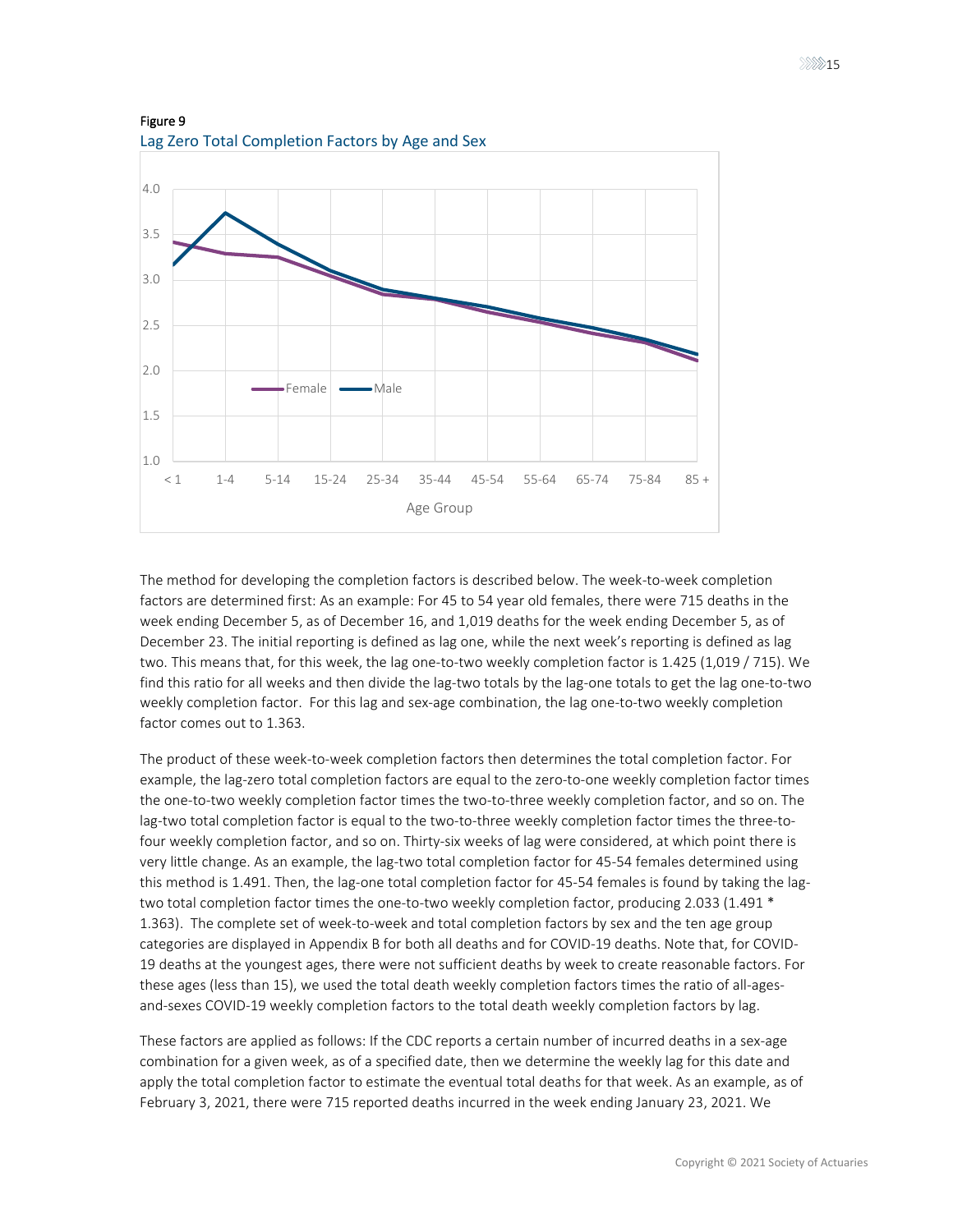would classify this as a lag-one week and so apply the lag-one total completion factor (2.033) and estimate that, by the time the reporting is complete, there will be 1,454 total deaths for this sex-age combination. It appears that deaths in at the end of 2020 and beginning of 2021 were being under-reported by the CDC. This is most easily seen in Figure 10, which shows a drop in reported deaths in the last couple of weeks in December 2020 and in January 2021, with a bit of a rebound for the February 3 data and a return to more typical levels in subsequent weeks. This drop in reported deaths means that low-lag completed deaths in the early weeks of 2021 are likely understated. The variability in week-to-week reporting is also evident.



#### Figure 10 Total CDC Weekly Reported Deaths by Number of Weeks of Lag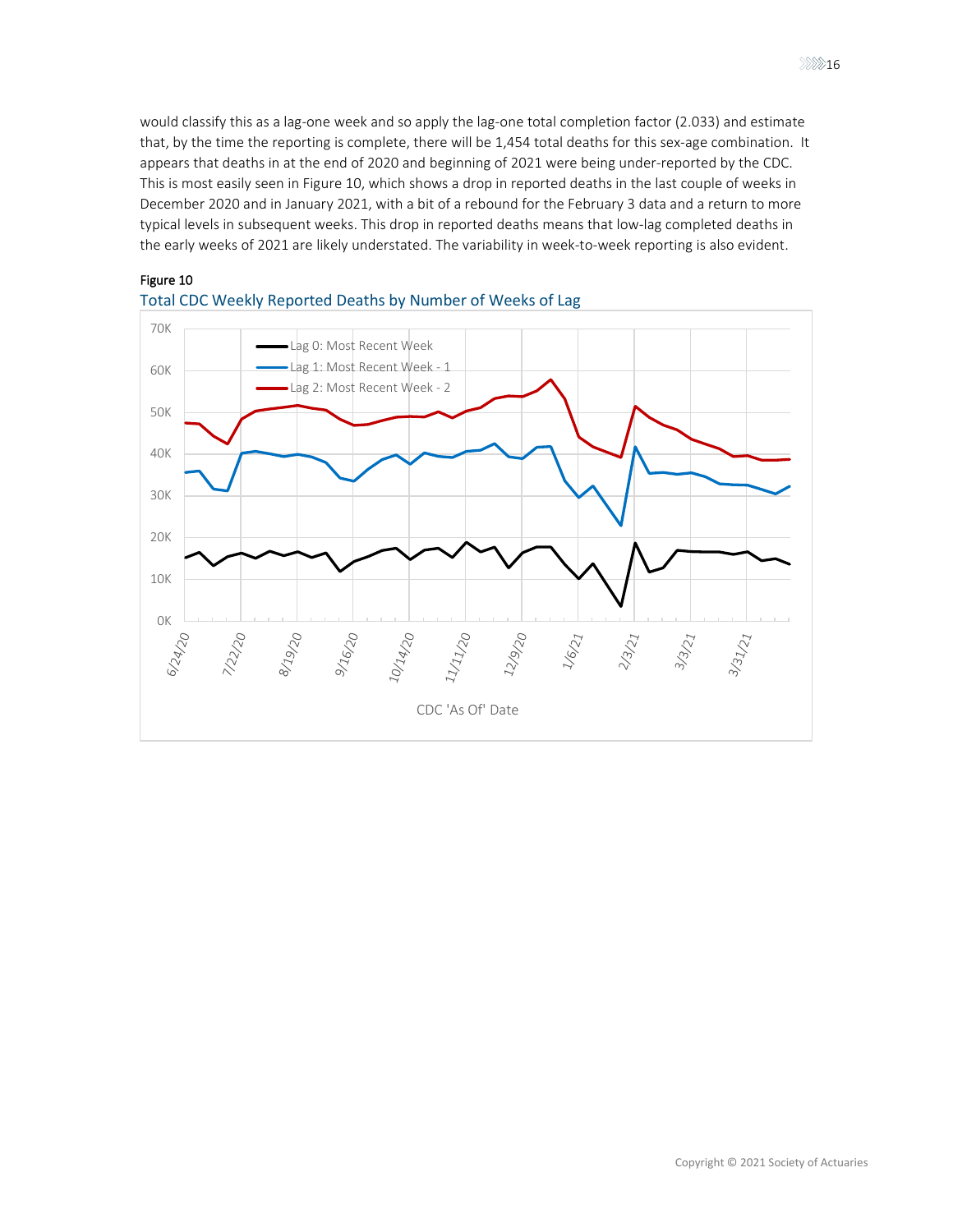#### <span id="page-16-0"></span>**2.3 STEP 3: ADJUST FOR SEASONALITY:**

U.S. deaths exhibit clear seasonal variations, so adjustments are made to the expectations to reflect these patterns with adjustments varying by sex and age. This is done by comparing deaths in a month to the average deaths per month for that year. This ratio is calculated by sex and age group for each month and each year, while excluding the years with the lowest and highest ratios before computing the overall ratio. This method is illustrated in the following table for males over age 85. The January with the highest ratio was in 2013 and the January with the lowest ratio was in 2012, so these years are excluded from the total.

| January CDC Deaths for 85+ Males by Year |               |                   |              |             |  |  |  |  |
|------------------------------------------|---------------|-------------------|--------------|-------------|--|--|--|--|
| Year                                     | <b>Deaths</b> | <b>Avg Deaths</b> | <b>Ratio</b> | <b>Rank</b> |  |  |  |  |
| 2010                                     | 25,213        | 22,989            | 109.7%       | 9           |  |  |  |  |
| 2011                                     | 27,549        | 23,785            | 115.8%       | 5           |  |  |  |  |
| 2012                                     | 26,728        | 24,509            | 109.1%       | 10          |  |  |  |  |
| 2013                                     | 32,795        | 25,372            | 129.3%       | 1           |  |  |  |  |
| 2014                                     | 28,303        | 25,732            | 110.0%       | 8           |  |  |  |  |
| 2015                                     | 33,577        | 26,809            | 125.2%       | 3           |  |  |  |  |
| 2016                                     | 30,179        | 26,946            | 112.0%       | 6           |  |  |  |  |
| 2017                                     | 32,628        | 27,906            | 116.9%       | 4           |  |  |  |  |
| 2018                                     | 35,923        | 28,110            | 127.8%       | 2           |  |  |  |  |
| 2019                                     | 31,145        | 28,180            | 110.5%       | 7           |  |  |  |  |
| Total                                    | 244,517       | 210,457           | 116.2%       |             |  |  |  |  |

#### **Table 5**

- Total excludes 2012 and 2013

There is a final adjustment for the number of days in the month relative to the average number of days per month over the year. For example, January has 31 days, while the average days per month across all years and months is 30.44. Therefore, when setting a daily expectation for January, the ratio calculated above (116.2%) is multiplied by 30.44/31 to get a final adjustment of 114.1%.

The death rate seasonal factors are adjusted for the days in each month, so they can be compared across months. This is important since the 2020 CDC deaths are expressed weekly rather than monthly. The adjustments for weeks that cross over months are found by using the factors for the two months weighted by the number of days in each month. For example, the week from March 29 to April 4 will have an adjustment based on three days of March rates and four days of April rates.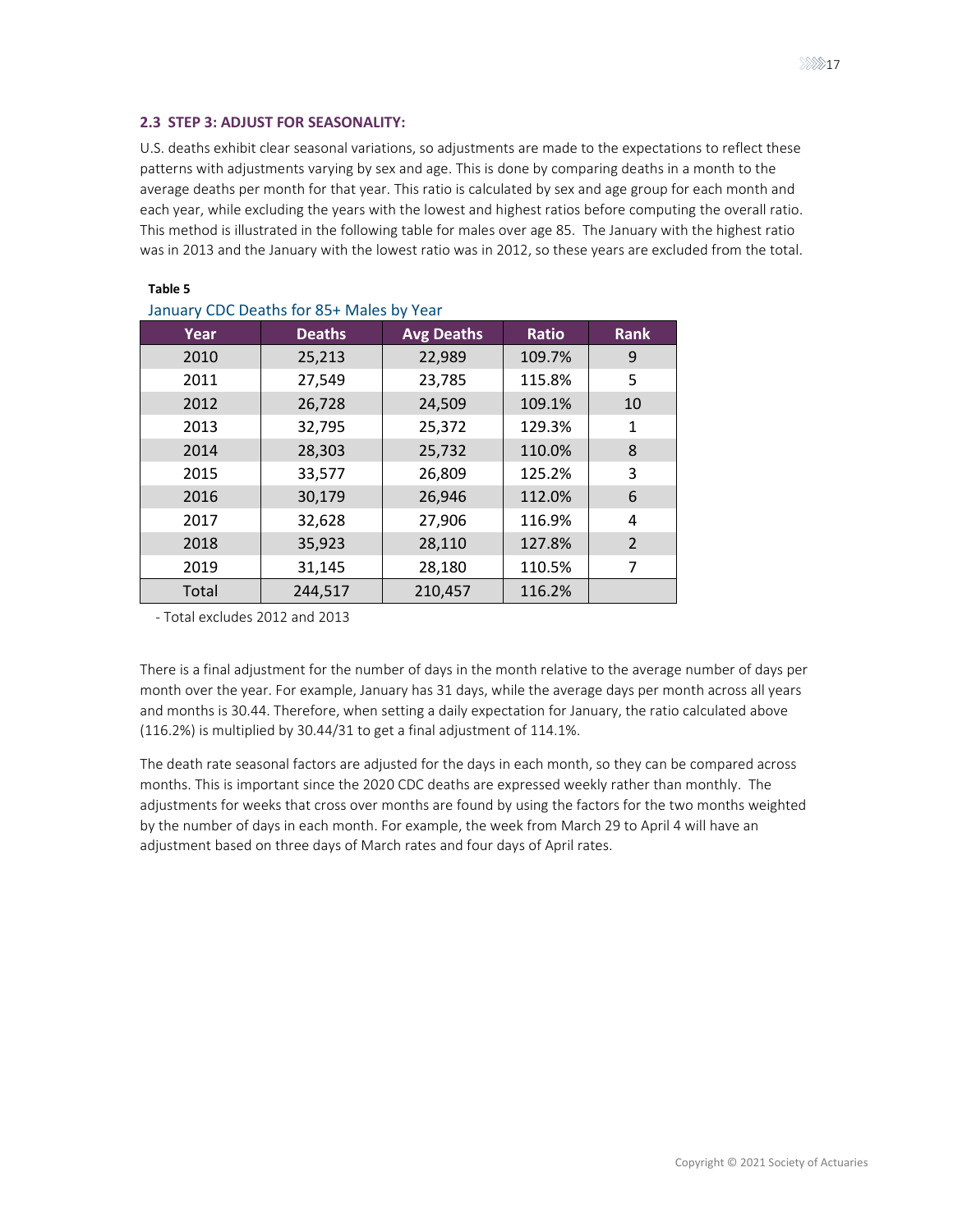The seasonal patterns by age and sex are interesting and displayed in the following figures. The patterns are split into two different sets of age ranges to improve legibility, and to illustrate that there are broad differences in the patterns by age (young versus old).



Figure 11 Female Seasonal Factors by Month and Age Group



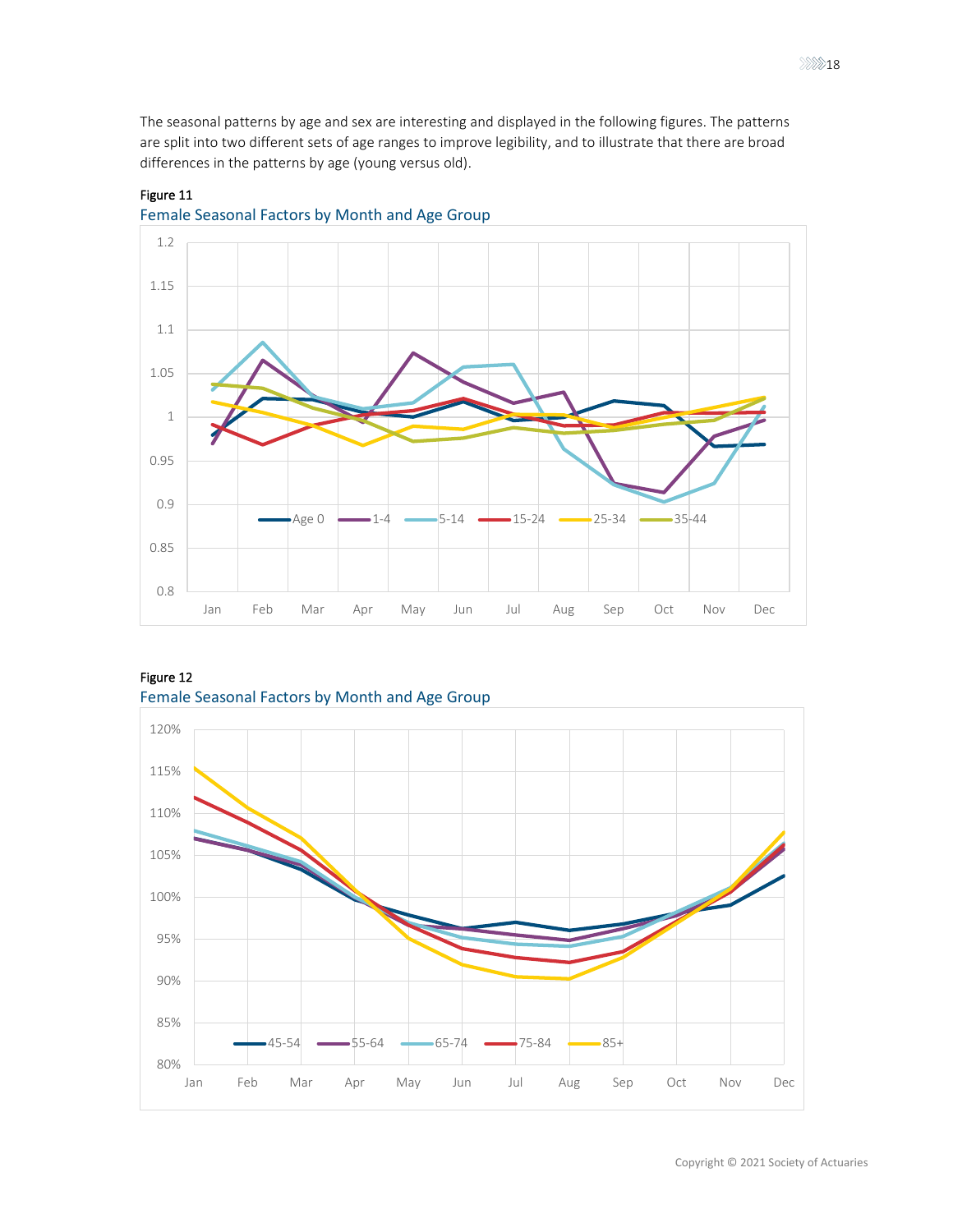#### $2222$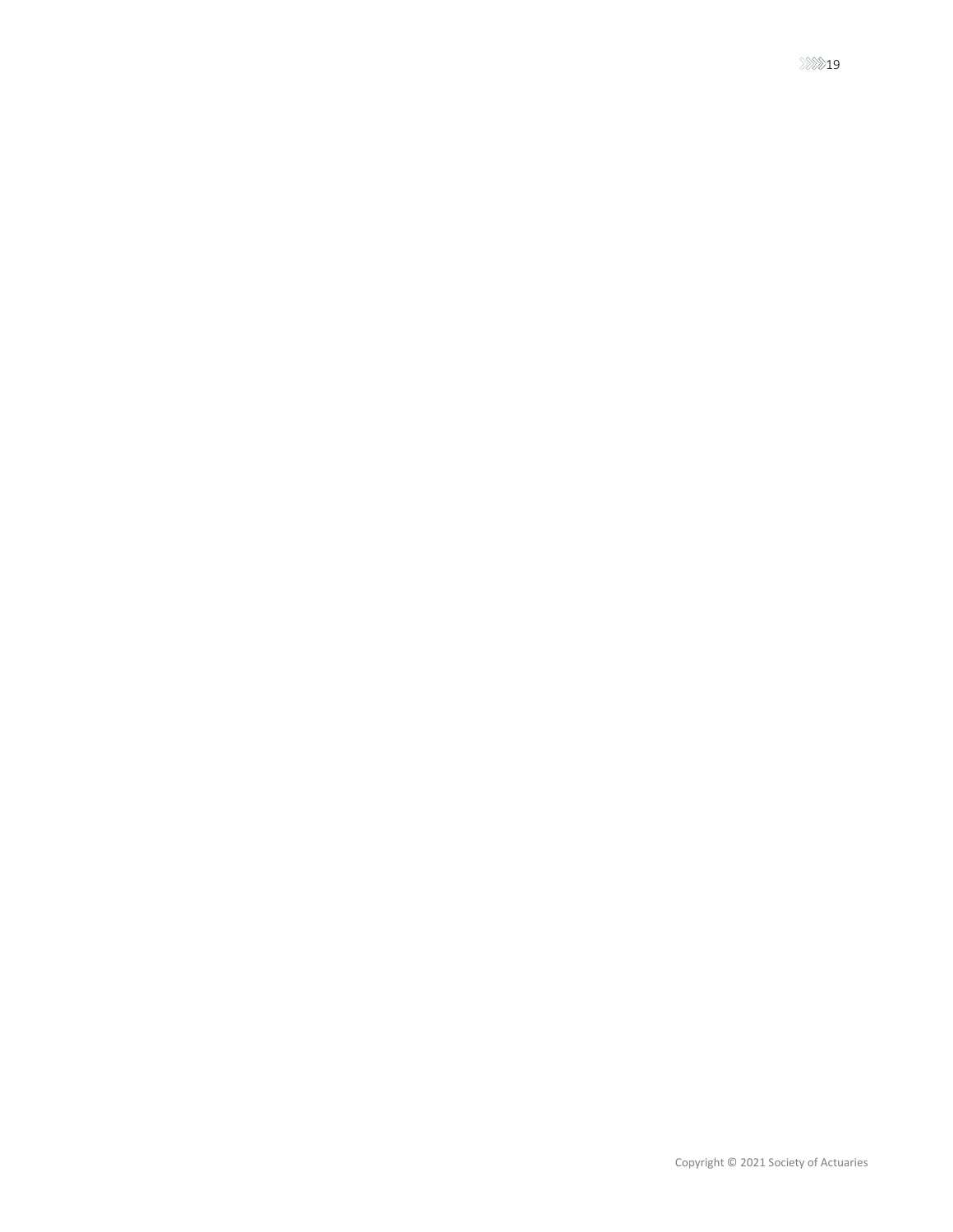

Figure 13 Male Seasonal Factors by Month and Age Group

#### Figure 14 Male Seasonal Factors by Month and Age Group

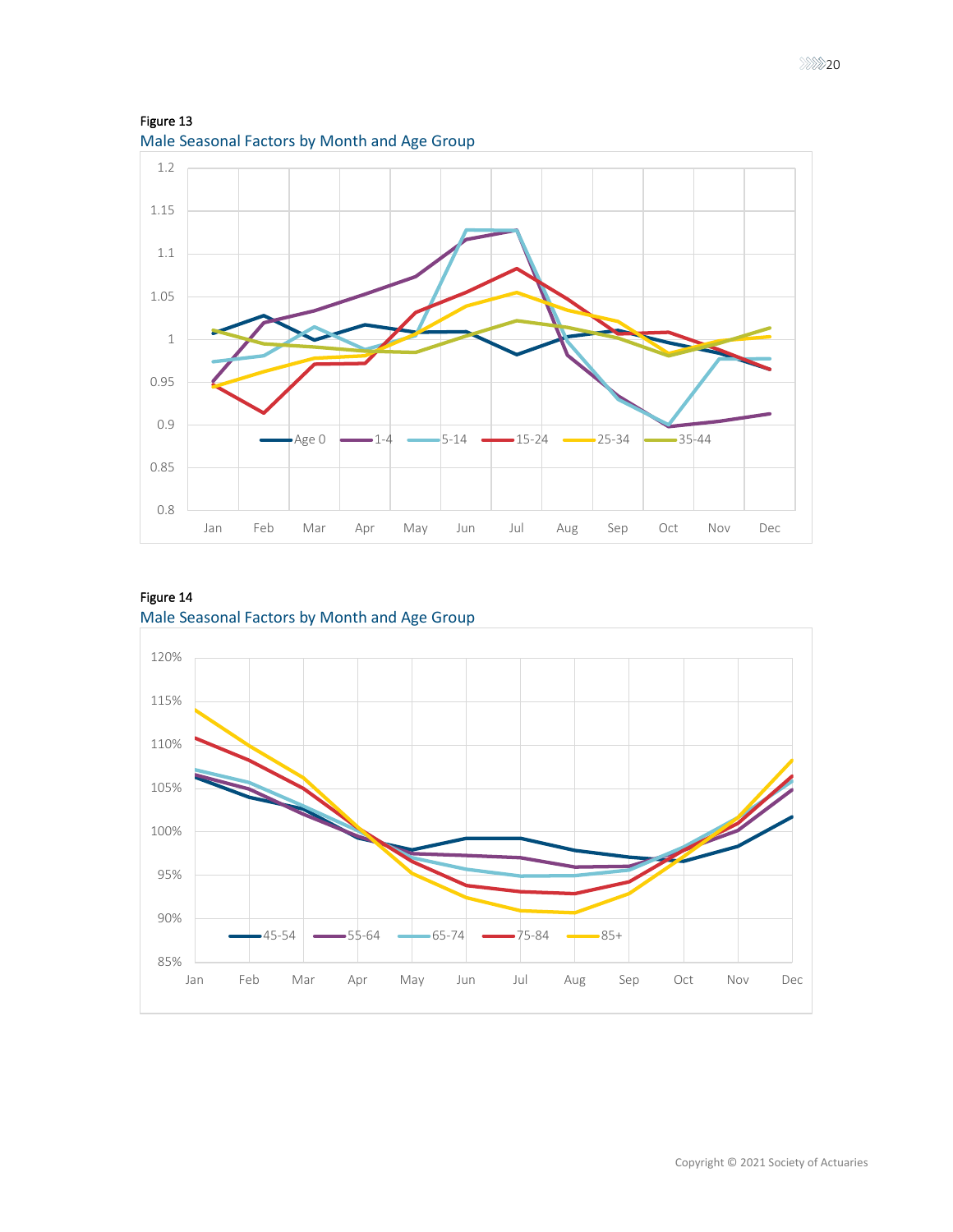#### <span id="page-20-0"></span>**2.4 COMPARISONS TO SOA COVID-19 GROUP LIFE SURVEY**

In December, the SOA released a public summary of the results of their Group Life COVID-19 Mortality Survey:

#### <https://www.soa.org/resources/experience-studies/2020/group-life-covid-mort-survey/>

One finding in this report was that total incurred deaths for the period from April 2020 through August 2020 were about 12.9% above the baseline (2017-2019) expectations, and that the mortality impact was 50% to 70% of the U.S. population impact. The following table shows the U.S. population results over a similar time period. Due to the weekly time periods, the period from April to August cannot be matched exactly, so the time period used is from March 29 through August 29.

| 0.0. TO DATA COLORED THOT CATLY THOM THICK LOTING LOT |                           |               |            |                   |            |  |  |  |  |
|-------------------------------------------------------|---------------------------|---------------|------------|-------------------|------------|--|--|--|--|
|                                                       | <b>Actual-to-Expected</b> |               |            |                   |            |  |  |  |  |
|                                                       | <b>Actual</b>             | $2017 - 2019$ | 7-Yr Trend | <b>5-Yr Trend</b> | 3-Yr Trend |  |  |  |  |
| All Ages                                              | 1,421,380                 | 119.1%        | 120.0%     | 120.8%            | 122.1%     |  |  |  |  |
| Age $>= 15$                                           | 1,409,220                 | 119.4%        | 120.2%     | 121.1%            | 122.3%     |  |  |  |  |
| Ages: 15-64                                           | 179,810                   | 128.1%        | 125.2%     | 127.5%            | 130.8%     |  |  |  |  |

#### **Table 6**

### U.S. Population 2020 Mortality from Mar 29 to Aug 29

Using the baseline period of 2017-2019 to set the expected death rates provides the closest comparison to the method used for the Group Life Survey. In determining the ratio of the proportional impact for the Group Life mortality to the U.S. population mortality, using the all ages A/E ratio of 119.1% yields a ratio of 67.5%.

A possible next step for this comparison would be to come up with estimated age-sex distributions of exposures for Group Life and create a true age/sex-adjusted comparison. A simple method of making this adjustment is accomplished by adjusting the U.S. population numbers by excluding deaths and exposures for ages less than 15, and then also modifying the deaths and exposures above age 64.

From the Group Life Survey, deaths in the baseline period for ages above 64 represent 63.2% of all deaths while, for the U.S. population, this ratio is 74.7%. If we multiply the U.S. population deaths by 55%, they would then also represent 63.2% of the total. Hence, for the adjusted U.S. population numbers, both the deaths and exposures are multiplied by 55%, along with excluding ages less than 15. This produces the following table: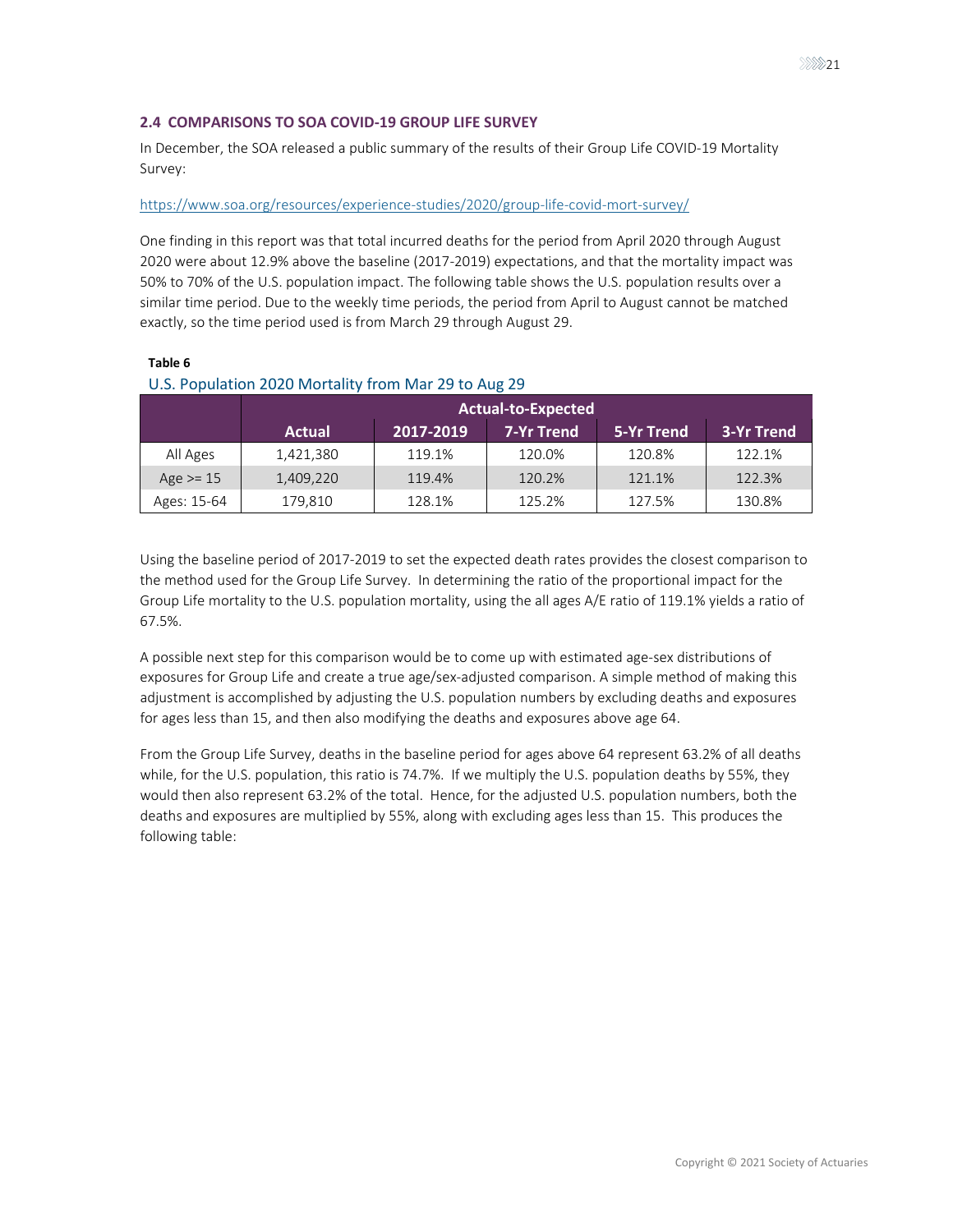#### **Table 7**

#### Comparison of Group Life Survey Results to Adjusted U.S. Population

|                        | <b>Group Life</b>                           | <b>Adjusted</b><br><b>Population</b> | Ratio |
|------------------------|---------------------------------------------|--------------------------------------|-------|
| Period (in 2020)       | $4/1$ to $8/31$                             | 3/29 to 8/29                         |       |
| Population (000)       | 145,429                                     | 244,801                              | 59.4% |
| <b>Total Deaths</b>    | 197,691                                     | 855,986                              | 23.1% |
| Annual Rates per 1,000 | 3.243                                       | 8.288                                | 39.1% |
| COVID-19 Deaths        | 16,666                                      | 108,121                              | 15.4% |
| Expected               | 175,114                                     | 712,548                              | 24.6% |
|                        | <b>Excess Deaths as Percent of Expected</b> |                                      |       |
| Total                  | 12.9%                                       | 20.1%                                | 64.0% |
| COVID-19               | 9.5%                                        | 15.2%                                | 62.7% |
| Exclude COVID-19       | 3.4%                                        | 5.0%                                 | 68.1% |

This view does not change the picture much from Table 2 provided at the start of this document. With this simple adjustment, the proportional impact on Group Life mortality relative to the U.S population drops from 67.6% to 64.0%.



Give us your feedback! Take a short survey on this report.



SOCIETY OF<br>ACTUARIES-

 $\mathcal{L}$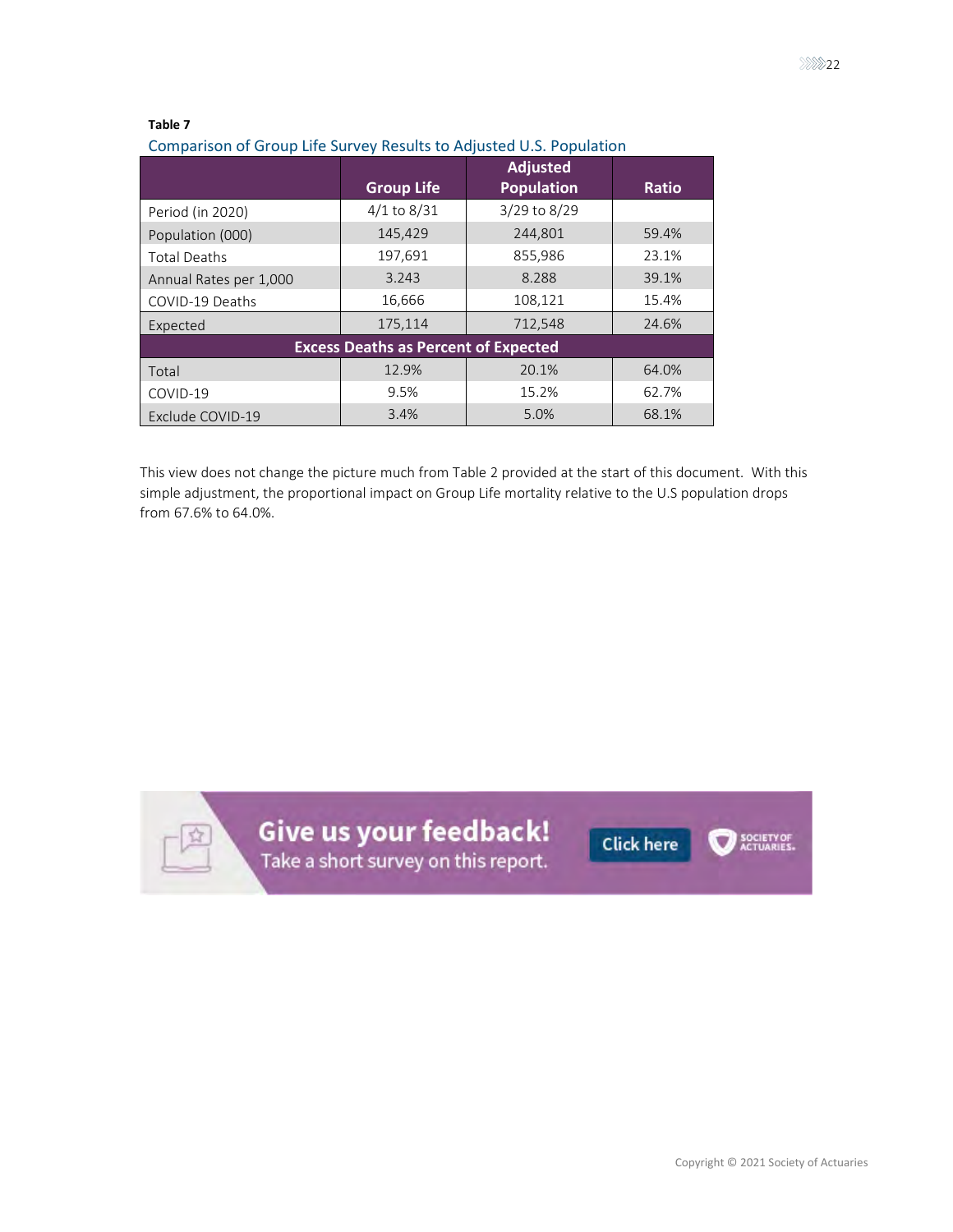## <span id="page-22-0"></span>Section 3: Acknowledgments

I acknowledge the Society of Actuaries for supporting this work, and to the peer reviewers for providing feedback. I also acknowledge the support of my employer, Guy Carpenter, for the time and encouragement to pursue this analysis.

The following people provided support from the Society of Actuaries:

R. Dale Hall, FSA, MAAA, CERA

Mervyn Kopinsky, FSA, EA, MAAA

Cynthia S. MacDonald, FSA, MAAA

Peter J. Miller, ASA, MAAA

Patrick D. Nolan, FSA, MAAA

The following people provided review and comments on the analysis and report:

Edward Hui, FSA, MAAA, CFA

Derek M. Kueker, FSA

Timothy D. Morant, FSA, MAAA

Marianne C. Purushotham, FSA, MAAA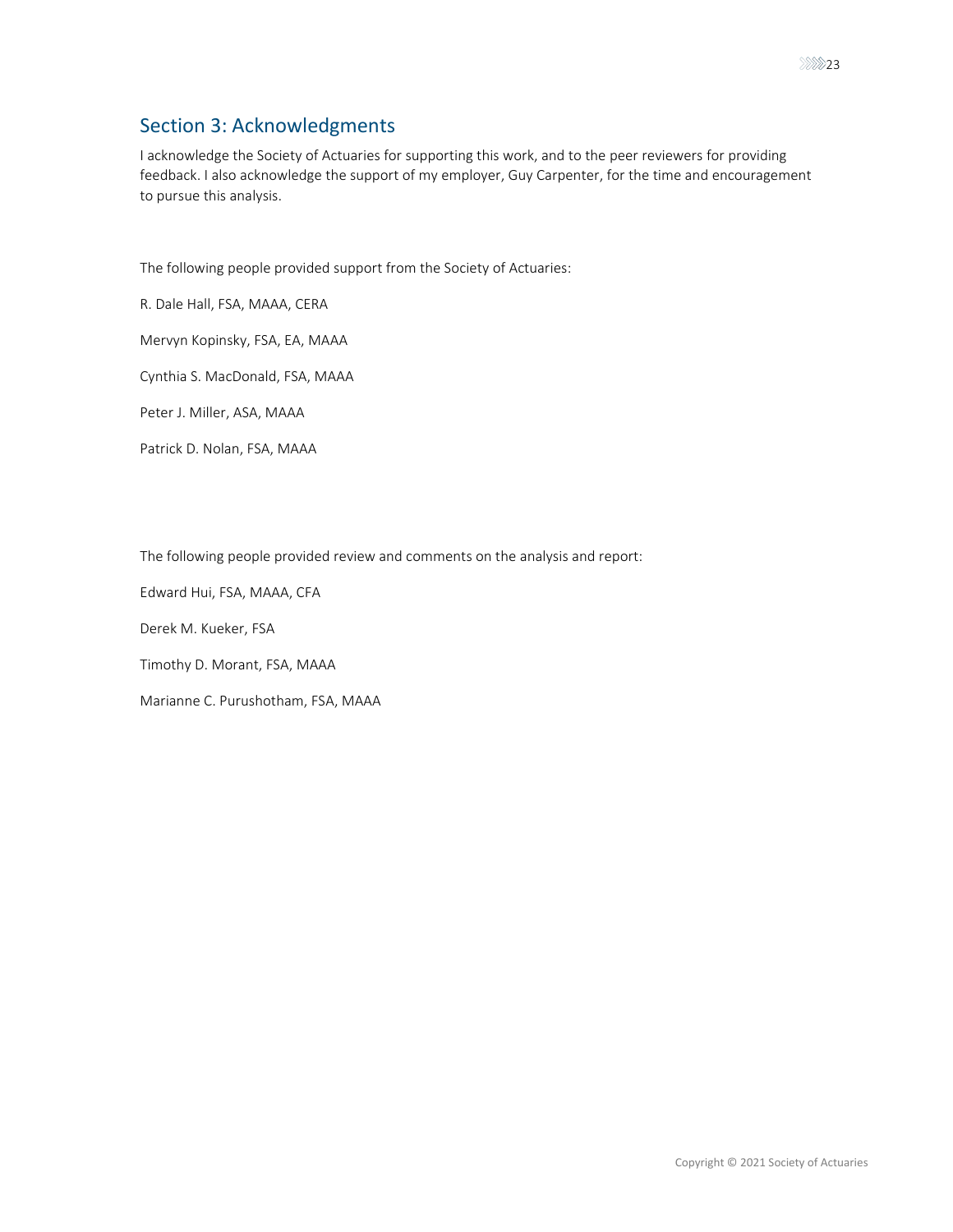| Age           | 2017-2019 | <b>7 Yr Trend</b> | <b>6 Yr Trend</b> | <b>5 Yr Trend</b> | <b>4 Yr Trend</b> | <b>3 Yr Trend</b> |
|---------------|-----------|-------------------|-------------------|-------------------|-------------------|-------------------|
| Under 1 year  | 5.08      | 4.96              | 4.93              | 4.88              | 4.86              | 4.89              |
| 1-4 years     | 0.21      | 0.21              | 0.21              | 0.20              | 0.20              | 0.21              |
| 5-14 years    | 0.12      | 0.12              | 0.12              | 0.12              | 0.12              | 0.12              |
| 15-24 years   | 0.39      | 0.41              | 0.40              | 0.39              | 0.38              | 0.37              |
| $25-34$ years | 0.80      | 0.85              | 0.85              | 0.83              | 0.80              | 0.78              |
| 35-44 years   | 1.41      | 1.45              | 1.44              | 1.44              | 1.41              | 1.41              |
| 45-54 years   | 3.03      | 2.99              | 2.96              | 2.93              | 2.91              | 2.91              |
| 55-64 years   | 6.72      | 6.80              | 6.76              | 6.74              | 6.69              | 6.66              |
| 65-74 years   | 14.23     | 14.04             | 14.04             | 13.96             | 13.93             | 13.81             |
| 75-84 years   | 37.90     | 36.89             | 36.85             | 36.61             | 36.69             | 36.29             |
| 85 years +    | 128.52    | 127.21            | 127.52            | 126.41            | 127.12            | 125.25            |

## <span id="page-23-0"></span>Appendix A: Expected 2020 Death Rates by Age and Gender

#### U.S. Population: 2020 Female Death Rates: Annual per 1000 Lives

### U.S. Population: 2020 Male Death Rates: Annual per 1000 Lives

| Age           | 2017-2019 | <b>7 Yr Trend</b> | <b>6 Yr Trend</b> | 5 Yr Trend | 4 Yr Trend | <b>3 Yr Trend</b> |
|---------------|-----------|-------------------|-------------------|------------|------------|-------------------|
| Under 1 year  | 6.16      | 6.02              | 6.03              | 5.98       | 5.94       | 5.93              |
| 1-4 years     | 0.27      | 0.26              | 0.26              | 0.25       | 0.25       | 0.25              |
| 5-14 years    | 0.15      | 0.15              | 0.15              | 0.15       | 0.15       | 0.15              |
| $15-24$ years | 1.02      | 1.06              | 1.04              | 1.01       | 0.96       | 0.95              |
| $25-34$ years | 1.79      | 1.92              | 1.90              | 1.84       | 1.76       | 1.72              |
| 35-44 years   | 2.52      | 2.68              | 2.68              | 2.65       | 2.60       | 2.59              |
| 45-54 years   | 4.94      | 4.90              | 4.90              | 4.89       | 4.87       | 4.85              |
| 55-64 years   | 11.16     | 11.25             | 11.21             | 11.18      | 11.15      | 11.12             |
| 65-74 years   | 21.91     | 21.91             | 21.91             | 21.85      | 21.84      | 21.74             |
| 75-84 years   | 51.66     | 50.36             | 50.37             | 50.14      | 50.26      | 49.77             |
| 85 years +    | 144.38    | 141.86            | 142.19            | 141.58     | 142.17     | 140.26            |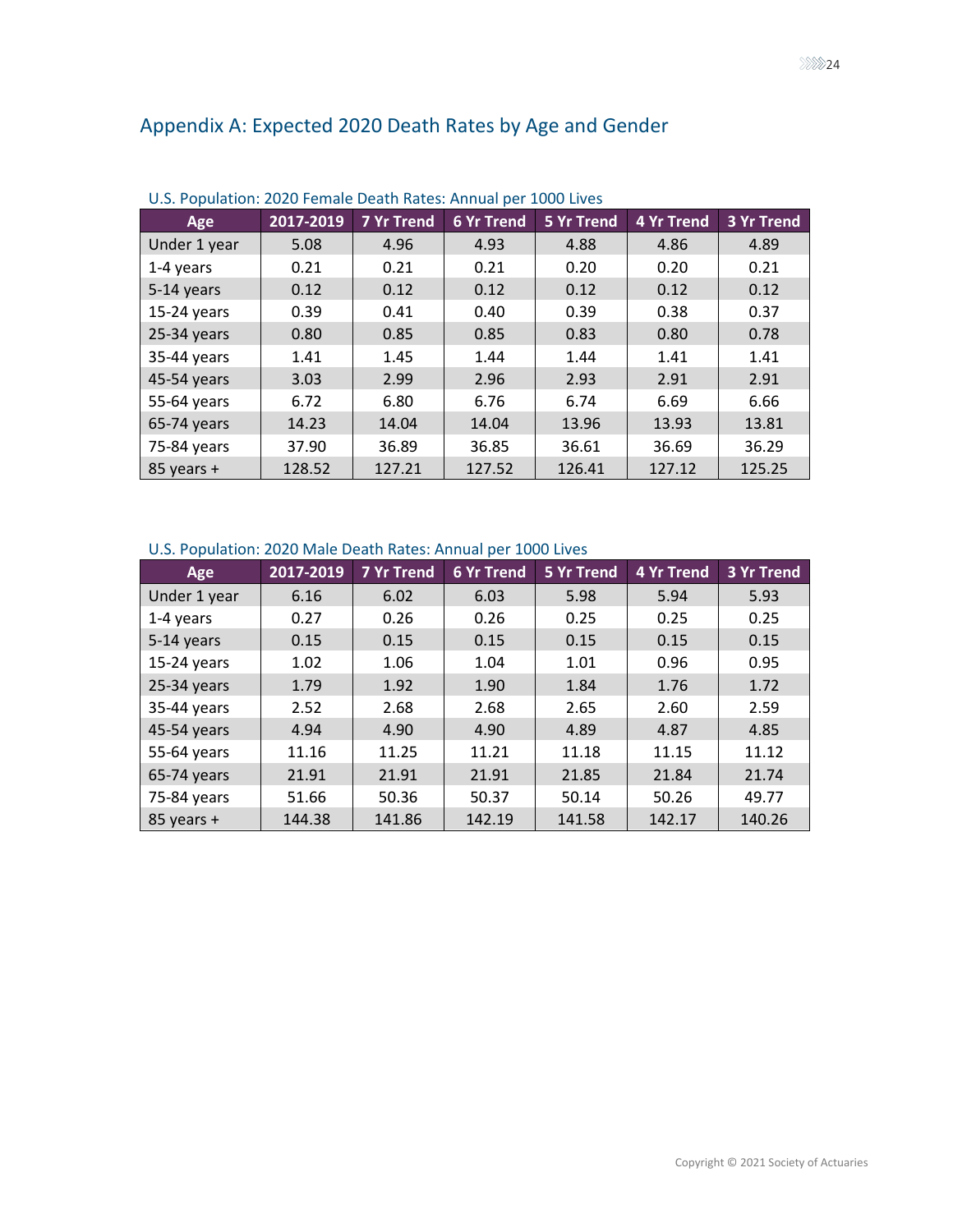## <span id="page-24-0"></span>Appendix B: Death Completion Factors by Age and Gender

|                  | Female All Deaths: Week-to-Week Completion Factors by Age |       |          |           |       |           |       |       |       |       |       |
|------------------|-----------------------------------------------------------|-------|----------|-----------|-------|-----------|-------|-------|-------|-------|-------|
| Lag              | $\leq 1$                                                  | $1-4$ | $5 - 14$ | $15 - 24$ | 25-34 | 35-44     | 45-54 | 55-64 | 65-74 | 75-84 | > 84  |
| 0                | 3.419                                                     | 3.293 | 3.253    | 3.047     | 2.844 | 2.788     | 2.648 | 2.537 | 2.415 | 2.313 | 2.114 |
| $\mathbf{1}$     | 1.511                                                     | 1.571 | 1.528    | 1.438     | 1.368 | 1.375     | 1.363 | 1.347 | 1.318 | 1.284 | 1.229 |
| $\overline{2}$   | 1.213                                                     | 1.192 | 1.198    | 1.166     | 1.150 | 1.151     | 1.148 | 1.141 | 1.129 | 1.115 | 1.100 |
| 3                | 1.138                                                     | 1.129 | 1.132    | 1.102     | 1.088 | 1.090     | 1.088 | 1.082 | 1.078 | 1.069 | 1.064 |
| $\pmb{4}$        | 1.084                                                     | 1.084 | 1.074    | 1.066     | 1.059 | 1.059     | 1.056 | 1.051 | 1.047 | 1.042 | 1.037 |
| 5                | 1.049                                                     | 1.046 | 1.042    | 1.042     | 1.040 | 1.040     | 1.032 | 1.029 | 1.027 | 1.023 | 1.022 |
| $\boldsymbol{6}$ | 1.036                                                     | 1.031 | 1.027    | 1.026     | 1.029 | 1.026     | 1.021 | 1.018 | 1.016 | 1.014 | 1.013 |
| $\overline{7}$   | 1.025                                                     | 1.012 | 1.020    | 1.021     | 1.021 | 1.017     | 1.015 | 1.012 | 1.010 | 1.008 | 1.008 |
| 8                | 1.019                                                     | 1.018 | 1.014    | 1.015     | 1.014 | 1.012     | 1.009 | 1.008 | 1.007 | 1.005 | 1.006 |
| 9                | 1.014                                                     | 1.013 | 1.011    | 1.011     | 1.010 | 1.009     | 1.008 | 1.006 | 1.005 | 1.004 | 1.004 |
| 10               | 1.015                                                     | 1.010 | 1.008    | 1.009     | 1.008 | 1.008     | 1.006 | 1.005 | 1.004 | 1.003 | 1.003 |
| 11               | 1.014                                                     | 1.011 | 1.006    | 1.008     | 1.007 | 1.006     | 1.005 | 1.004 | 1.003 | 1.002 | 1.002 |
| 12               | 1.009                                                     | 1.003 | 1.003    | 1.005     | 1.006 | 1.004     | 1.004 | 1.003 | 1.003 | 1.002 | 1.002 |
| 13               | 1.008                                                     | 1.007 | 1.004    | 1.005     | 1.006 | 1.004     | 1.003 | 1.003 | 1.003 | 1.002 | 1.002 |
| 14               | 1.008                                                     | 1.010 | 1.003    | 1.004     | 1.005 | 1.005     | 1.004 | 1.003 | 1.003 | 1.003 | 1.002 |
| 15               | 1.008                                                     | 1.006 | 1.002    | 1.003     | 1.003 | 1.003     | 1.003 | 1.003 | 1.002 | 1.002 | 1.002 |
| 16               | 1.005                                                     | 1.003 | 1.005    | 1.004     | 1.003 | 1.003     | 1.003 | 1.002 | 1.002 | 1.002 | 1.001 |
| 17               | 1.005                                                     | 1.007 | 1.005    | 1.002     | 1.003 | 1.003     | 1.002 | 1.002 | 1.002 | 1.002 | 1.001 |
| 18               | 1.004                                                     | 1.003 | 1.002    | 1.003     | 1.002 | 1.002     | 1.002 | 1.002 | 1.001 | 1.001 | 1.002 |
| 19               | 1.004                                                     | 1.003 | 1.002    | 1.002     | 1.002 | 1.002     | 1.001 | 1.001 | 1.001 | 1.001 | 1.001 |
| 20               | 1.003                                                     | 1.002 | 1.000    | 1.003     | 1.002 | 1.002     | 1.001 | 1.001 | 1.001 | 1.001 | 1.001 |
| 21               | 1.003                                                     | 1.001 | 1.002    | 1.000     | 1.001 | 1.001     | 1.001 | 1.001 | 1.001 | 1.001 | 1.001 |
| 22               | 1.003                                                     | 1.005 | 1.001    | 1.000     | 1.001 | 1.001     | 1.001 | 1.001 | 1.000 | 1.000 | 1.001 |
| 23               | 1.002                                                     | 1.002 | 1.001    | 1.000     | 1.001 | 1.001     | 1.001 | 1.000 | 1.000 | 1.000 | 1.001 |
| 24               | 1.003                                                     | 1.000 | 1.003    | 1.001     | 1.001 | 1.000     | 1.001 | 1.001 | 1.000 | 1.000 | 1.000 |
| 25               | 1.003                                                     | 1.002 | 1.001    | 1.001     | 1.001 | 1.001     | 1.000 | 1.000 | 1.000 | 1.000 | 1.000 |
| 26               | 1.001                                                     | 1.002 | 1.001    | 1.000     | 1.000 | $1.001\,$ | 1.000 | 1.000 | 1.000 | 1.000 | 1.000 |
| 27               | 1.001                                                     | 1.001 | 1.001    | 1.001     | 1.001 | 1.001     | 1.000 | 1.000 | 1.000 | 1.000 | 1.000 |
| 28               | 1.002                                                     | 1.003 | 1.001    | 1.000     | 1.001 | 1.000     | 1.000 | 1.000 | 1.000 | 1.000 | 1.000 |
| 29               | 1.002                                                     | 1.000 | 1.000    | 1.000     | 1.000 | 1.000     | 1.000 | 1.000 | 1.000 | 1.000 | 1.000 |
| 30               | 1.001                                                     | 1.001 | 1.000    | 1.000     | 1.000 | 1.000     | 1.000 | 1.000 | 1.000 | 1.000 | 1.000 |
| 31               | 1.001                                                     | 1.000 | 1.001    | 1.000     | 1.000 | 1.000     | 1.000 | 1.000 | 1.000 | 1.000 | 1.000 |
| 32               | 1.002                                                     | 1.000 | 1.000    | 1.000     | 1.000 | 1.000     | 1.000 | 1.000 | 1.000 | 1.000 | 1.000 |
| 33               | 1.001                                                     | 1.000 | 1.001    | 1.000     | 1.000 | 1.000     | 1.000 | 1.000 | 1.000 | 1.000 | 1.000 |
| 34               | 1.001                                                     | 1.000 | 1.000    | 1.000     | 1.000 | 1.000     | 1.000 | 1.000 | 1.000 | 1.000 | 1.000 |

35 | 1.002 | 1.001 | 1.001 | 1.000 | 1.000 | 1.000 | 1.000 | 1.000 | 1.000 | 1.000 | 1.000 36 | 1.001 | 1.003 | 1.000 | 1.000 | 1.000 | 1.000 | 1.000 | 1.000 | 1.000 | 1.000 | 1.000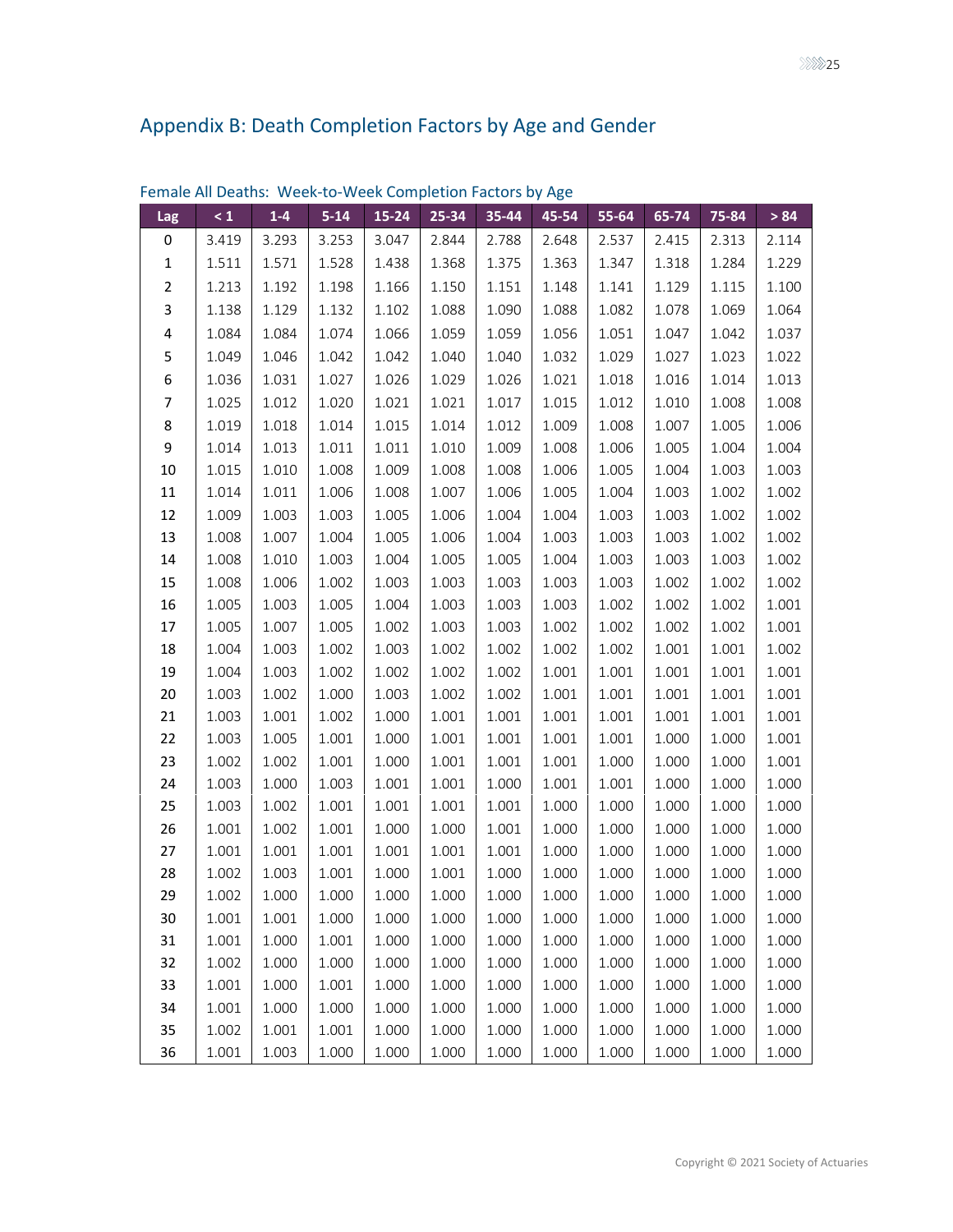| Lag                     | $\leq 1$       | $1-4$          | $5 - 14$       | 15-24          | 25-34          | 35-44          | 45-54          | 55-64          | 65-74          | 75-84          | > 84           |
|-------------------------|----------------|----------------|----------------|----------------|----------------|----------------|----------------|----------------|----------------|----------------|----------------|
| 0                       | 9.938          | 9.246          | 8.528          | 7.075          | 6.089          | 5.918          | 5.383          | 4.929          | 4.445          | 3.997          | 3.404          |
| $\mathbf{1}$            | 2.907          | 2.808          | 2.621          | 2.322          | 2.141          | 2.123          | 2.033          | 1.943          | 1.841          | 1.728          | 1.610          |
| $\overline{2}$          | 1.923          | 1.788          | 1.715          | 1.614          | 1.565          | 1.545          | 1.491          | 1.442          | 1.397          | 1.346          | 1.310          |
| 3                       | 1.586          | 1.499          | 1.431          | 1.385          | 1.361          | 1.342          | 1.299          | 1.263          | 1.238          | 1.207          | 1.191          |
| $\overline{\mathbf{4}}$ | 1.394          | 1.328          | 1.265          | 1.257          | 1.251          | 1.232          | 1.194          | 1.167          | 1.147          | 1.129          | 1.120          |
| 5                       | 1.286          | 1.226          | 1.178          | 1.179          | 1.181          | 1.163          | 1.131          | 1.111          | 1.095          | 1.083          | 1.080          |
| 6                       | 1.226          | 1.171          | 1.131          | 1.131          | 1.136          | 1.118          | 1.096          | 1.079          | 1.067          | 1.058          | 1.057          |
| 7                       | 1.183          | 1.136          | 1.102          | 1.103          | 1.104          | 1.090          | 1.073          | 1.060          | 1.050          | 1.044          | 1.043          |
| 8                       | 1.154          | 1.123          | 1.080          | 1.080          | 1.081          | 1.072          | 1.058          | 1.047          | 1.040          | 1.035          | 1.034          |
| 9                       | 1.133          | 1.102          | 1.065          | 1.064          | 1.066          | 1.059          | 1.048          | 1.039          | 1.033          | 1.029          | 1.028          |
| $10\,$                  | 1.117          | 1.089          | 1.054          | 1.052          | 1.055          | 1.050          | 1.039          | 1.033          | 1.028          | 1.025          | 1.024          |
| $11\,$                  | 1.101          | 1.078          | 1.045          | 1.043          | 1.047          | 1.042          | 1.033          | 1.028          | 1.024          | 1.022          | 1.021          |
| 12                      | 1.086          | 1.066          | 1.039          | 1.035          | 1.039          | 1.036          | 1.028          | 1.024          | 1.021          | 1.019          | 1.019          |
| 13                      | 1.076          | 1.062          | 1.036          | 1.030          | 1.033          | 1.031          | 1.024          | 1.021          | 1.018          | 1.017          | 1.017          |
| 14                      | 1.068          | 1.055          | 1.032          | 1.025          | 1.027          | 1.027          | 1.021          | 1.018          | 1.016          | 1.014          | 1.015          |
| 15                      | 1.059          | 1.045          | 1.029          | 1.021          | 1.022          | 1.023          | 1.017          | 1.015          | 1.013          | 1.012          | 1.013          |
| 16                      | 1.051          | 1.039          | 1.027          | 1.018          | 1.018          | 1.019          | 1.014          | 1.012          | 1.011          | 1.010          | 1.011          |
| 17                      | 1.045          | 1.035          | 1.021          | 1.014          | 1.016          | 1.016          | 1.011          | 1.010          | 1.009          | 1.008          | 1.009          |
| 18                      | 1.040          | 1.029          | 1.016          | 1.012          | 1.013          | 1.013          | 1.009          | 1.008          | 1.007          | 1.006          | 1.008          |
| 19                      | 1.035          | 1.025          | 1.014          | 1.009          | 1.011          | 1.011          | 1.007          | 1.007          | 1.006          | 1.005          | 1.006          |
| 20                      | 1.031          | 1.023          | 1.012          | 1.007          | 1.010          | 1.009          | 1.006          | 1.005          | 1.004          | 1.004          | 1.005          |
| 21                      | 1.028          | 1.021          | 1.012          | 1.004          | 1.008          | 1.007          | 1.005          | 1.005          | 1.003          | 1.003          | 1.004          |
| 22                      | 1.025          | 1.020          | 1.010          | 1.004          | 1.007          | 1.006          | 1.004          | 1.004          | 1.003          | 1.002          | 1.003          |
| 23                      | 1.022          | 1.015          | 1.010          | 1.004          | 1.006          | 1.005          | 1.004          | 1.003          | 1.002          | 1.002          | 1.002          |
| 24                      | 1.020          | 1.013          | 1.008          | 1.003          | 1.005          | 1.005          | 1.003          | 1.003          | 1.002          | 1.001          | 1.002          |
| 25                      | 1.018          | 1.013          | 1.006          | 1.002          | 1.004          | 1.004          | 1.002          | 1.002          | 1.002          | 1.001          | 1.001          |
| 26                      | 1.014          | 1.011          | 1.005          | 1.002          | 1.004          | 1.004          | 1.002          | 1.002          | 1.001          | 1.001          | 1.001          |
| 27                      | 1.013          | 1.009          | 1.004          | 1.002          | 1.003          | 1.003          | 1.002          | 1.002          | 1.001          | 1.001          | 1.001          |
| 28                      | 1.012          | 1.008          | 1.003          | 1.001          | 1.003          | 1.003          | 1.001          | 1.001          | 1.001          | 1.001          | 1.001          |
| 29                      | 1.010          | 1.005          | 1.002          | 1.001          | 1.002          | 1.002          | 1.001          | 1.001          | 1.001          | 1.000          | 1.001          |
| 30                      | 1.008          | 1.005          | 1.002          | 1.001          | 1.002          | 1.002          | 1.001          | 1.001          | 1.001          | 1.000          | 1.000          |
| 31                      | 1.007          | 1.004          | 1.002          | 1.000          | 1.001          | 1.002          | 1.001          | 1.001          | 1.000          | 1.000          | 1.000          |
| 32                      | 1.006          | 1.004          | 1.002          | 1.000          | 1.001          | 1.001          | 1.001          | 1.000          | 1.000          | 1.000          | 1.000          |
| 33                      | 1.005          | 1.004          | 1.002          | 1.000          | 1.001          | 1.001          | 1.001          | 1.000          | 1.000          | 1.000          | 1.000          |
| 34                      | 1.004          | 1.004          | 1.001          | 1.000          | 1.001          | 1.001<br>1.001 | 1.000          | 1.000          | 1.000          | 1.000          | 1.000          |
| 35<br>36                | 1.003<br>1.001 | 1.004<br>1.003 | 1.001<br>1.000 | 1.000<br>1.000 | 1.000<br>1.000 | 1.000          | 1.000<br>1.000 | 1.000<br>1.000 | 1.000<br>1.000 | 1.000<br>1.000 | 1.000<br>1.000 |

### Female All Deaths: Total Completion Factors by Age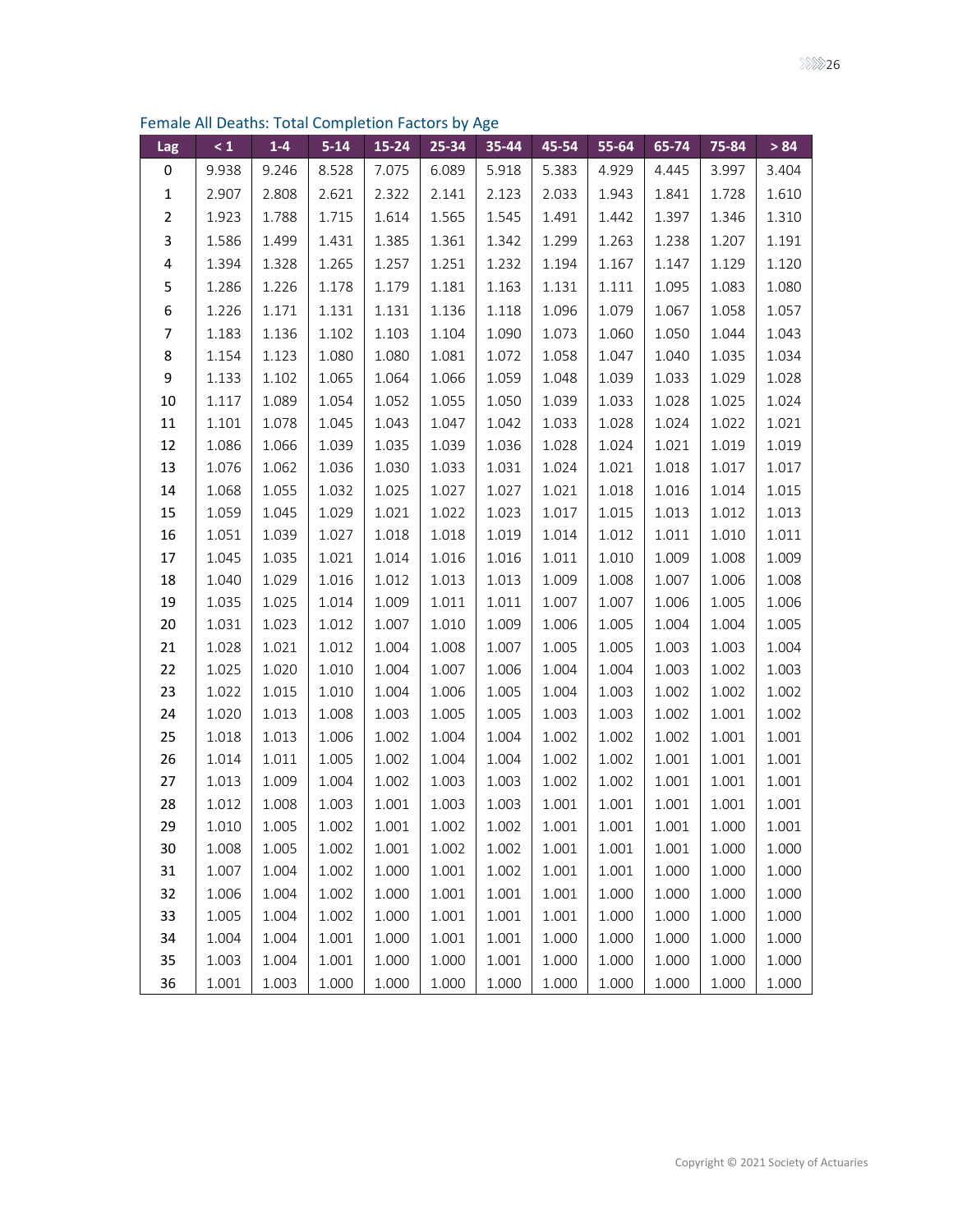| <b>Lag</b>     | $\leq 1$ | $1-4$ | $5 - 14$ | 15-24 | 25-34 | 35-44 | 45-54 | 55-64 | $65 - 74$ | 75-84 | > 84  |
|----------------|----------|-------|----------|-------|-------|-------|-------|-------|-----------|-------|-------|
| 0              | 3.169    | 3.741 | 3.396    | 3.105 | 2.897 | 2.800 | 2.706 | 2.582 | 2.476     | 2.348 | 2.184 |
| $\mathbf{1}$   | 1.527    | 1.528 | 1.482    | 1.409 | 1.373 | 1.370 | 1.374 | 1.357 | 1.332     | 1.293 | 1.246 |
| $\overline{2}$ | 1.204    | 1.229 | 1.201    | 1.152 | 1.141 | 1.148 | 1.150 | 1.147 | 1.135     | 1.121 | 1.102 |
| 3              | 1.117    | 1.122 | 1.111    | 1.092 | 1.088 | 1.089 | 1.089 | 1.086 | 1.081     | 1.073 | 1.056 |
| $\pmb{4}$      | 1.083    | 1.064 | 1.072    | 1.062 | 1.062 | 1.059 | 1.059 | 1.055 | 1.051     | 1.045 | 1.031 |
| 5              | 1.056    | 1.047 | 1.039    | 1.042 | 1.038 | 1.037 | 1.037 | 1.033 | 1.029     | 1.024 | 1.018 |
| 6              | 1.038    | 1.024 | 1.032    | 1.026 | 1.028 | 1.026 | 1.023 | 1.020 | 1.017     | 1.014 | 1.011 |
| $\overline{7}$ | 1.030    | 1.015 | 1.024    | 1.020 | 1.019 | 1.018 | 1.015 | 1.013 | 1.011     | 1.009 | 1.007 |
| 8              | 1.021    | 1.018 | 1.017    | 1.014 | 1.013 | 1.014 | 1.011 | 1.009 | 1.007     | 1.006 | 1.005 |
| 9              | 1.020    | 1.011 | 1.012    | 1.010 | 1.010 | 1.009 | 1.007 | 1.007 | 1.005     | 1.004 | 1.004 |
| 10             | 1.014    | 1.010 | 1.007    | 1.009 | 1.009 | 1.008 | 1.006 | 1.006 | 1.004     | 1.003 | 1.003 |
| 11             | 1.012    | 1.008 | 1.005    | 1.006 | 1.006 | 1.006 | 1.005 | 1.004 | 1.003     | 1.003 | 1.002 |
| 12             | 1.011    | 1.008 | 1.009    | 1.004 | 1.005 | 1.005 | 1.004 | 1.003 | 1.003     | 1.002 | 1.002 |
| 13             | 1.008    | 1.004 | 1.002    | 1.004 | 1.005 | 1.005 | 1.004 | 1.003 | 1.003     | 1.002 | 1.002 |
| 14             | 1.009    | 1.004 | 1.004    | 1.004 | 1.004 | 1.005 | 1.003 | 1.003 | 1.003     | 1.002 | 1.002 |
| 15             | 1.008    | 1.005 | 1.005    | 1.004 | 1.004 | 1.004 | 1.003 | 1.003 | 1.002     | 1.002 | 1.001 |
| 16             | 1.008    | 1.010 | 1.005    | 1.004 | 1.003 | 1.003 | 1.003 | 1.002 | 1.002     | 1.002 | 1.001 |
| 17             | 1.004    | 1.004 | 1.004    | 1.003 | 1.003 | 1.003 | 1.002 | 1.002 | 1.002     | 1.002 | 1.001 |
| 18             | 1.004    | 1.005 | 1.001    | 1.002 | 1.002 | 1.002 | 1.002 | 1.002 | 1.001     | 1.001 | 1.001 |
| 19             | 1.004    | 1.002 | 1.001    | 1.002 | 1.002 | 1.002 | 1.001 | 1.001 | 1.001     | 1.001 | 1.001 |
| 20             | 1.002    | 1.001 | 1.002    | 1.001 | 1.001 | 1.001 | 1.001 | 1.001 | 1.001     | 1.001 | 1.001 |
| 21             | 1.003    | 1.001 | 1.002    | 1.001 | 1.001 | 1.001 | 1.001 | 1.001 | 1.001     | 1.001 | 1.001 |
| 22             | 1.002    | 1.002 | 1.000    | 1.001 | 1.001 | 1.001 | 1.001 | 1.001 | 1.001     | 1.000 | 1.000 |
| 23             | 1.002    | 1.002 | 1.000    | 1.001 | 1.001 | 1.001 | 1.001 | 1.001 | 1.000     | 1.000 | 1.000 |
| 24             | 1.003    | 1.001 | 1.001    | 1.001 | 1.001 | 1.000 | 1.001 | 1.000 | 1.000     | 1.000 | 1.000 |
| 25             | 1.002    | 1.003 | 1.000    | 1.000 | 1.001 | 1.001 | 1.000 | 1.000 | 1.000     | 1.000 | 1.000 |
| 26             | 1.002    | 1.002 | 1.002    | 1.000 | 1.000 | 1.000 | 1.000 | 1.000 | 1.000     | 1.000 | 1.000 |
| 27             | 1.002    | 1.002 | 1.000    | 1.000 | 1.000 | 1.000 | 1.000 | 1.000 | 1.000     | 1.000 | 1.000 |
| 28             | 1.001    | 1.000 | 1.001    | 1.000 | 1.000 | 1.000 | 1.000 | 1.000 | 1.000     | 1.000 | 1.000 |
| 29             | 1.003    | 1.000 | 1.000    | 1.000 | 1.000 | 1.000 | 1.000 | 1.000 | 1.000     | 1.000 | 1.000 |
| 30             | 1.001    | 1.001 | 1.001    | 1.000 | 1.000 | 1.000 | 1.000 | 1.000 | 1.000     | 1.000 | 1.000 |
| 31             | 1.002    | 1.002 | 1.001    | 1.000 | 1.000 | 1.000 | 1.000 | 1.000 | 1.000     | 1.000 | 1.000 |
| 32             | 1.001    | 1.002 | 1.000    | 1.000 | 1.000 | 1.000 | 1.000 | 1.000 | 1.000     | 1.000 | 1.000 |
| 33             | 1.001    | 1.000 | 1.001    | 1.000 | 1.000 | 1.000 | 1.000 | 1.000 | 1.000     | 1.000 | 1.000 |
| 34             | 1.000    | 1.000 | 1.001    | 1.000 | 1.000 | 1.000 | 1.000 | 1.000 | 1.000     | 1.000 | 1.000 |
| 35             | 1.001    | 1.000 | 1.000    | 1.000 | 1.000 | 1.000 | 1.000 | 1.000 | 1.000     | 1.000 | 1.000 |
| 36             | 1.001    | 1.003 | 1.001    | 1.000 | 1.000 | 1.000 | 1.000 | 1.000 | 1.000     | 1.000 | 1.000 |

Male All Deaths: Week-to-Week Completion Factors by Age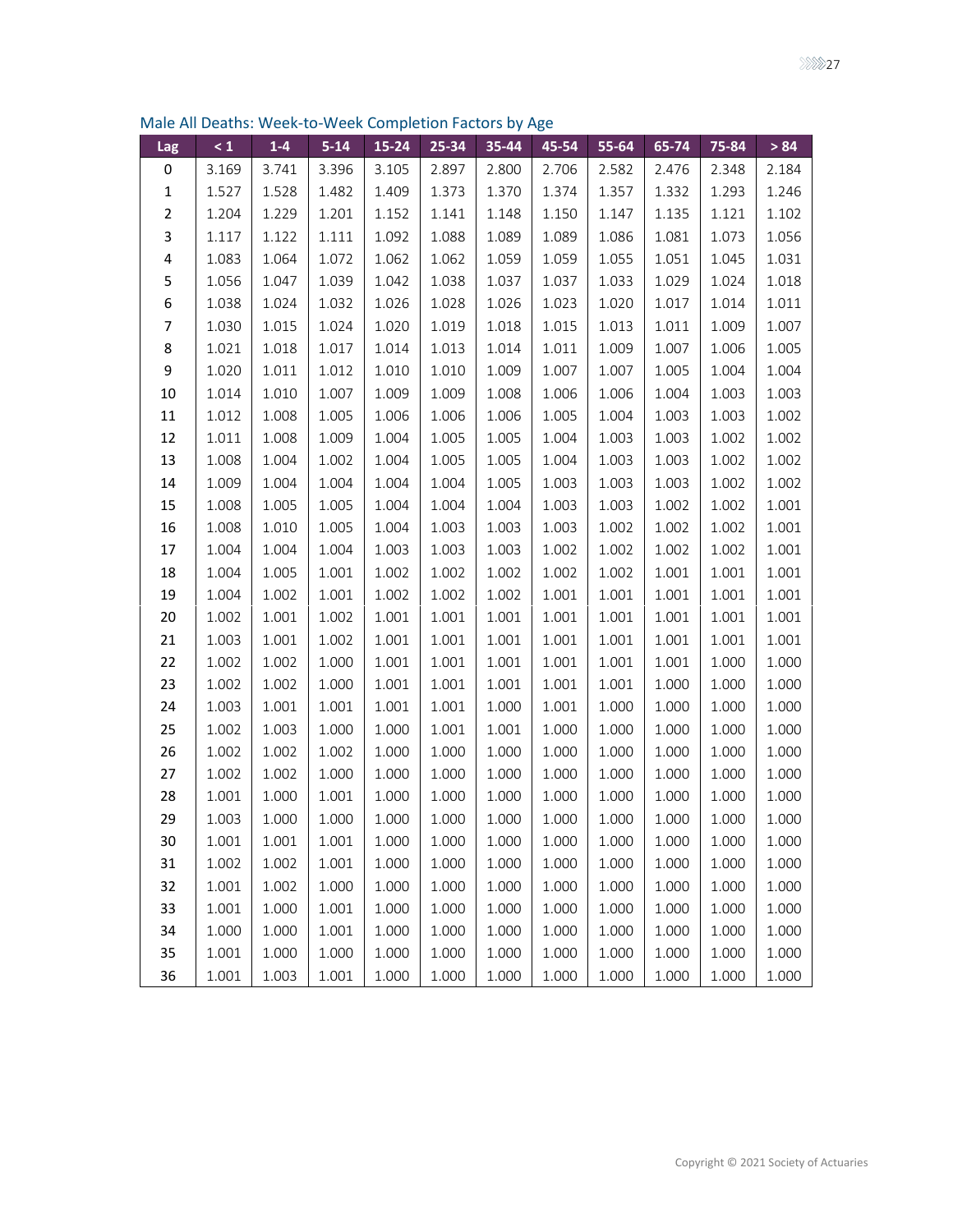| Lag            | $\leq 1$ | $1-4$  | $5 - 14$ | $15 - 24$ | 25-34 | 35-44 | 45-54 | 55-64 | 65-74 | 75-84 | > 84  |
|----------------|----------|--------|----------|-----------|-------|-------|-------|-------|-------|-------|-------|
| 0              | 9.265    | 10.188 | 8.579    | 6.841     | 6.143 | 5.900 | 5.635 | 5.179 | 4.696 | 4.141 | 3.475 |
| $\mathbf{1}$   | 2.923    | 2.724  | 2.526    | 2.203     | 2.120 | 2.107 | 2.082 | 2.006 | 1.896 | 1.764 | 1.591 |
| $\overline{2}$ | 1.915    | 1.783  | 1.704    | 1.564     | 1.544 | 1.538 | 1.515 | 1.479 | 1.423 | 1.365 | 1.277 |
| 3              | 1.591    | 1.451  | 1.419    | 1.358     | 1.354 | 1.339 | 1.318 | 1.289 | 1.254 | 1.217 | 1.160 |
| 4              | 1.424    | 1.293  | 1.277    | 1.244     | 1.244 | 1.231 | 1.210 | 1.186 | 1.160 | 1.134 | 1.098 |
| 5              | 1.315    | 1.216  | 1.192    | 1.172     | 1.172 | 1.162 | 1.143 | 1.124 | 1.104 | 1.085 | 1.064 |
| 6              | 1.246    | 1.161  | 1.148    | 1.125     | 1.129 | 1.121 | 1.102 | 1.088 | 1.073 | 1.059 | 1.046 |
| $\overline{7}$ | 1.200    | 1.133  | 1.112    | 1.096     | 1.097 | 1.092 | 1.077 | 1.067 | 1.055 | 1.044 | 1.035 |
| 8              | 1.165    | 1.117  | 1.086    | 1.075     | 1.077 | 1.073 | 1.061 | 1.053 | 1.044 | 1.035 | 1.028 |
| 9              | 1.141    | 1.097  | 1.069    | 1.060     | 1.064 | 1.059 | 1.049 | 1.043 | 1.036 | 1.029 | 1.023 |
| $10\,$         | 1.119    | 1.086  | 1.056    | 1.050     | 1.053 | 1.049 | 1.042 | 1.037 | 1.031 | 1.025 | 1.019 |
| $11\,$         | 1.104    | 1.075  | 1.049    | 1.041     | 1.044 | 1.041 | 1.035 | 1.031 | 1.026 | 1.021 | 1.016 |
| 12             | 1.091    | 1.066  | 1.044    | 1.035     | 1.038 | 1.035 | 1.030 | 1.026 | 1.023 | 1.019 | 1.014 |
| 13             | 1.079    | 1.057  | 1.034    | 1.030     | 1.032 | 1.030 | 1.026 | 1.023 | 1.020 | 1.017 | 1.012 |
| 14             | 1.070    | 1.052  | 1.032    | 1.026     | 1.027 | 1.025 | 1.022 | 1.020 | 1.017 | 1.014 | 1.011 |
| 15             | 1.060    | 1.048  | 1.028    | 1.022     | 1.022 | 1.020 | 1.019 | 1.017 | 1.014 | 1.012 | 1.009 |
| 16             | 1.051    | 1.043  | 1.023    | 1.019     | 1.019 | 1.017 | 1.016 | 1.014 | 1.012 | 1.010 | 1.007 |
| 17             | 1.043    | 1.033  | 1.018    | 1.015     | 1.015 | 1.014 | 1.013 | 1.011 | 1.010 | 1.008 | 1.006 |
| $18\,$         | 1.039    | 1.028  | 1.015    | 1.012     | 1.012 | 1.011 | 1.011 | 1.009 | 1.008 | 1.006 | 1.005 |
| 19             | 1.034    | 1.024  | 1.013    | 1.010     | 1.010 | 1.009 | 1.009 | 1.007 | 1.006 | 1.005 | 1.004 |
| 20             | 1.030    | 1.022  | 1.012    | 1.008     | 1.008 | 1.008 | 1.007 | 1.006 | 1.005 | 1.004 | 1.003 |
| 21             | 1.028    | 1.020  | 1.010    | 1.007     | 1.007 | 1.006 | 1.006 | 1.005 | 1.004 | 1.003 | 1.002 |
| 22             | 1.025    | 1.019  | 1.009    | 1.006     | 1.006 | 1.005 | 1.005 | 1.004 | 1.003 | 1.002 | 1.002 |
| 23             | 1.022    | 1.017  | 1.009    | 1.005     | 1.005 | 1.005 | 1.004 | 1.004 | 1.003 | 1.002 | 1.001 |
| 24             | 1.020    | 1.015  | 1.009    | 1.004     | 1.004 | 1.004 | 1.004 | 1.003 | 1.002 | 1.001 | 1.001 |
| 25             | 1.017    | 1.014  | 1.008    | 1.003     | 1.003 | 1.003 | 1.003 | 1.003 | 1.002 | 1.001 | 1.001 |
| 26             | 1.015    | 1.012  | 1.007    | 1.003     | 1.003 | 1.003 | 1.003 | 1.002 | 1.001 | 1.001 | 1.001 |
| 27             | 1.013    | 1.009  | 1.005    | 1.003     | 1.002 | 1.002 | 1.002 | 1.002 | 1.001 | 1.001 | 1.001 |
| 28             | 1.011    | 1.007  | 1.005    | 1.003     | 1.002 | 1.002 | 1.002 | 1.001 | 1.001 | 1.001 | 1.000 |
| 29             | 1.011    | 1.007  | 1.003    | 1.002     | 1.002 | 1.002 | 1.002 | 1.001 | 1.001 | 1.000 | 1.000 |
| 30             | 1.008    | 1.007  | 1.003    | 1.002     | 1.001 | 1.002 | 1.001 | 1.001 | 1.001 | 1.000 | 1.000 |
| 31             | 1.006    | 1.006  | 1.002    | 1.002     | 1.001 | 1.001 | 1.001 | 1.001 | 1.001 | 1.000 | 1.000 |
| 32             | 1.004    | 1.005  | 1.002    | 1.001     | 1.001 | 1.001 | 1.001 | 1.001 | 1.000 | 1.000 | 1.000 |
| 33             | 1.003    | 1.003  | 1.002    | 1.001     | 1.001 | 1.001 | 1.001 | 1.000 | 1.000 | 1.000 | 1.000 |
| 34             | 1.002    | 1.003  | 1.001    | 1.001     | 1.001 | 1.001 | 1.000 | 1.000 | 1.000 | 1.000 | 1.000 |
| 35             | 1.002    | 1.003  | 1.001    | 1.001     | 1.000 | 1.001 | 1.000 | 1.000 | 1.000 | 1.000 | 1.000 |
| 36             | 1.001    | 1.003  | 1.001    | 1.000     | 1.000 | 1.000 | 1.000 | 1.000 | 1.000 | 1.000 | 1.000 |

## Male All Deaths: Total Completion Factors by Age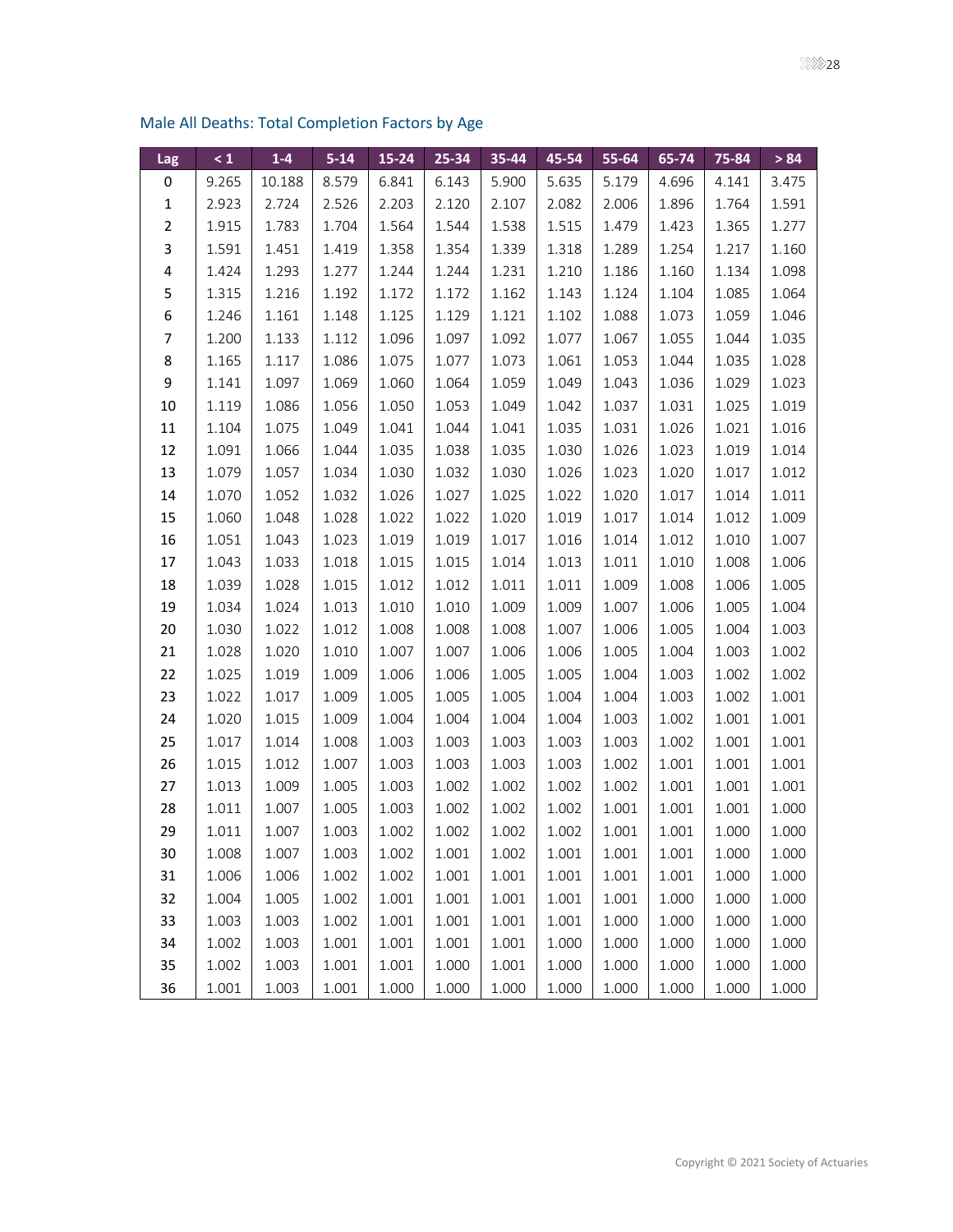| <b>Lag</b>     | $\leq 1$ | $1-4$ | $5 - 14$ | 15-24     | 25-34 | 35-44 | 45-54 | $55 - 64$ | $65 - 74$ | 75-84 | > 84  |
|----------------|----------|-------|----------|-----------|-------|-------|-------|-----------|-----------|-------|-------|
| 0              | 3.607    | 3.607 | 6.760    | 6.332     | 5.911 | 4.185 | 3.869 | 3.678     | 3.542     | 3.585 | 4.393 |
| $\mathbf{1}$   | 1.650    | 2.127 | 2.069    | 1.947     | 1.852 | 1.834 | 1.720 | 1.733     | 1.679     | 1.638 | 1.665 |
| $\overline{2}$ | 1.239    | 1.304 | 1.311    | 1.275     | 1.280 | 1.332 | 1.298 | 1.270     | 1.252     | 1.236 | 1.203 |
| 3              | 1.173    | 1.164 | 1.167    | 1.136     | 1.175 | 1.179 | 1.159 | 1.150     | 1.140     | 1.127 | 1.097 |
| 4              | 1.098    | 1.098 | 1.088    | 1.080     | 1.121 | 1.098 | 1.099 | 1.092     | 1.086     | 1.078 | 1.050 |
| 5              | 1.053    | 1.051 | 1.046    | 1.046     | 1.078 | 1.061 | 1.053 | 1.045     | 1.043     | 1.039 | 1.026 |
| 6              | 1.036    | 1.031 | 1.027    | 1.026     | 1.034 | 1.033 | 1.028 | 1.023     | 1.021     | 1.019 | 1.013 |
| $\overline{7}$ | 1.025    | 1.012 | 1.020    | 1.021     | 1.027 | 1.018 | 1.018 | 1.015     | 1.012     | 1.009 | 1.008 |
| 8              | 1.019    | 1.018 | 1.014    | 1.015     | 1.015 | 1.011 | 1.010 | 1.010     | 1.008     | 1.006 | 1.006 |
| 9              | 1.014    | 1.013 | 1.011    | 1.011     | 1.010 | 1.010 | 1.007 | 1.007     | 1.006     | 1.007 | 1.004 |
| $10\,$         | 1.015    | 1.010 | 1.008    | 1.009     | 1.013 | 1.006 | 1.007 | 1.005     | 1.005     | 1.005 | 1.003 |
| $11\,$         | 1.014    | 1.011 | 1.006    | 1.008     | 1.010 | 1.009 | 1.007 | 1.004     | 1.004     | 1.003 | 1.002 |
| 12             | 1.009    | 1.003 | 1.003    | 1.005     | 1.008 | 1.005 | 1.005 | 1.005     | 1.004     | 1.003 | 1.002 |
| 13             | 1.009    | 1.008 | 1.005    | 1.006     | 1.010 | 1.006 | 1.007 | 1.005     | 1.005     | 1.004 | 1.003 |
| 14             | 1.008    | 1.010 | 1.003    | 1.004     | 1.003 | 1.006 | 1.005 | 1.004     | 1.004     | 1.004 | 1.002 |
| 15             | 1.008    | 1.006 | 1.002    | 1.003     | 1.007 | 1.005 | 1.003 | 1.004     | 1.004     | 1.003 | 1.002 |
| 16             | 1.005    | 1.003 | 1.005    | 1.004     | 1.006 | 1.004 | 1.004 | 1.003     | 1.004     | 1.003 | 1.001 |
| 17             | 1.005    | 1.007 | 1.005    | 1.002     | 1.003 | 1.004 | 1.002 | 1.003     | 1.002     | 1.002 | 1.001 |
| 18             | 1.004    | 1.003 | 1.002    | 1.003     | 1.003 | 1.001 | 1.002 | 1.002     | 1.002     | 1.001 | 1.002 |
| 19             | 1.004    | 1.003 | 1.002    | 1.002     | 1.003 | 1.004 | 1.001 | 1.001     | 1.001     | 1.001 | 1.001 |
| 20             | 1.003    | 1.002 | 1.000    | 1.003     | 1.001 | 1.001 | 1.002 | 1.001     | 1.001     | 1.001 | 1.001 |
| 21             | 1.003    | 1.001 | 1.002    | 1.000     | 1.002 | 1.001 | 1.001 | 1.001     | 1.001     | 1.001 | 1.001 |
| 22             | 1.003    | 1.005 | 1.001    | 1.000     | 1.005 | 1.000 | 1.000 | 1.000     | 1.000     | 1.000 | 1.001 |
| 23             | 1.002    | 1.002 | 1.001    | 1.000     | 1.002 | 1.000 | 1.000 | 1.000     | 1.000     | 1.000 | 1.001 |
| 24             | 1.003    | 1.000 | 1.003    | 1.001     | 1.000 | 1.000 | 1.000 | 1.000     | 1.000     | 1.000 | 1.000 |
| 25             | 1.003    | 1.002 | 1.001    | 1.001     | 1.000 | 1.000 | 1.000 | 1.000     | 1.000     | 1.000 | 1.000 |
| 26             | 1.001    | 1.002 | 1.001    | 1.000     | 1.002 | 1.000 | 1.000 | 1.000     | 1.000     | 1.000 | 1.000 |
| 27             | 1.001    | 1.001 | 1.001    | $1.001\,$ | 1.000 | 1.000 | 1.001 | 1.001     | 1.000     | 1.000 | 1.000 |
| 28             | 1.002    | 1.003 | 1.001    | 1.000     | 1.000 | 1.000 | 1.000 | 1.000     | 1.000     | 1.000 | 1.000 |
| 29             | 1.002    | 1.000 | 1.000    | 1.000     | 1.000 | 1.001 | 1.001 | 1.000     | 1.000     | 1.000 | 1.000 |
| 30             | 1.001    | 1.001 | 1.000    | 1.000     | 1.000 | 1.000 | 1.000 | 1.000     | 1.000     | 1.000 | 1.000 |
| 31             | 1.001    | 1.000 | 1.001    | 1.000     | 1.002 | 1.000 | 1.000 | 1.000     | 1.000     | 1.000 | 1.000 |
| 32             | 1.002    | 1.000 | 1.000    | 1.000     | 1.000 | 1.000 | 1.001 | 1.000     | 1.000     | 1.000 | 1.000 |
| 33             | 1.001    | 1.000 | 1.001    | 1.000     | 1.000 | 1.000 | 1.000 | 1.000     | 1.000     | 1.000 | 1.000 |
| 34             | 1.001    | 1.000 | 1.000    | 1.000     | 1.000 | 1.001 | 1.000 | 1.000     | 1.000     | 1.000 | 1.000 |
| 35             | 1.002    | 1.001 | 1.001    | 1.000     | 1.000 | 1.000 | 1.000 | 1.001     | 1.000     | 1.000 | 1.000 |
| 36             | 1.001    | 1.003 | 1.000    | 1.000     | 1.000 | 1.000 | 1.000 | 1.000     | 1.000     | 1.000 | 1.000 |

Female COVID-19 Deaths: Week-to-Week Completion Factors by Age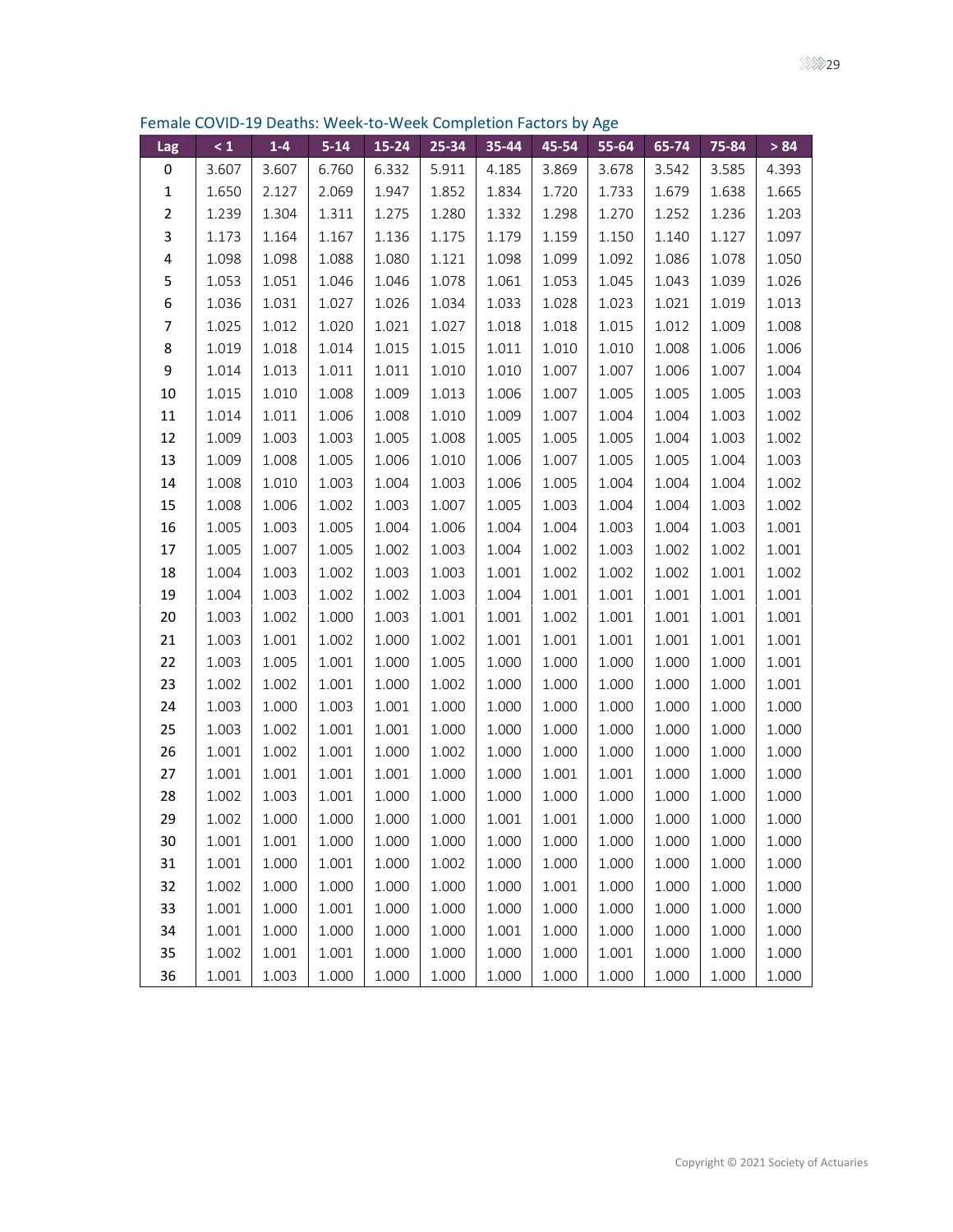| Lag            | $\leq 1$ | $1-4$  | $5 - 14$ | 15-24  | 25-34  | 35-44  | 45-54  | 55-64  | 65-74  | $75 - 84$ | > 84   |
|----------------|----------|--------|----------|--------|--------|--------|--------|--------|--------|-----------|--------|
| 0              | 12.273   | 15.747 | 27.551   | 22.857 | 23.443 | 15.907 | 12.965 | 11.722 | 10.480 | 9.881     | 10.997 |
| $\mathbf{1}$   | 3.403    | 4.366  | 4.075    | 3.609  | 3.966  | 3.801  | 3.351  | 3.187  | 2.959  | 2.756     | 2.503  |
| $\overline{2}$ | 2.062    | 2.053  | 1.970    | 1.854  | 2.142  | 2.073  | 1.948  | 1.839  | 1.763  | 1.682     | 1.504  |
| 3              | 1.665    | 1.574  | 1.503    | 1.454  | 1.673  | 1.556  | 1.501  | 1.448  | 1.408  | 1.362     | 1.250  |
| 4              | 1.419    | 1.352  | 1.288    | 1.280  | 1.424  | 1.320  | 1.295  | 1.259  | 1.235  | 1.208     | 1.140  |
| 5              | 1.293    | 1.232  | 1.184    | 1.185  | 1.271  | 1.202  | 1.178  | 1.152  | 1.137  | 1.121     | 1.085  |
| 6              | 1.227    | 1.172  | 1.132    | 1.133  | 1.179  | 1.132  | 1.119  | 1.102  | 1.090  | 1.079     | 1.058  |
| 7              | 1.185    | 1.137  | 1.103    | 1.104  | 1.140  | 1.096  | 1.088  | 1.077  | 1.067  | 1.059     | 1.044  |
| 8              | 1.156    | 1.124  | 1.081    | 1.081  | 1.111  | 1.077  | 1.069  | 1.061  | 1.054  | 1.049     | 1.035  |
| 9              | 1.134    | 1.104  | 1.066    | 1.065  | 1.094  | 1.065  | 1.059  | 1.050  | 1.046  | 1.043     | 1.029  |
| 10             | 1.119    | 1.090  | 1.055    | 1.053  | 1.083  | 1.054  | 1.051  | 1.042  | 1.040  | 1.036     | 1.025  |
| 11             | 1.102    | 1.079  | 1.046    | 1.044  | 1.069  | 1.048  | 1.043  | 1.037  | 1.035  | 1.031     | 1.022  |
| 12             | 1.087    | 1.067  | 1.040    | 1.036  | 1.058  | 1.039  | 1.036  | 1.033  | 1.030  | 1.027     | 1.020  |
| 13             | 1.077    | 1.063  | 1.037    | 1.031  | 1.050  | 1.034  | 1.031  | 1.028  | 1.026  | 1.024     | 1.018  |
| 14             | 1.068    | 1.055  | 1.032    | 1.025  | 1.039  | 1.029  | 1.024  | 1.023  | 1.021  | 1.020     | 1.015  |
| 15             | 1.059    | 1.045  | 1.029    | 1.021  | 1.036  | 1.023  | 1.019  | 1.019  | 1.017  | 1.016     | 1.013  |
| 16             | 1.051    | 1.039  | 1.027    | 1.018  | 1.028  | 1.017  | 1.015  | 1.015  | 1.013  | 1.012     | 1.011  |
| 17             | 1.045    | 1.035  | 1.021    | 1.014  | 1.022  | 1.013  | 1.011  | 1.012  | 1.009  | 1.009     | 1.009  |
| 18             | 1.040    | 1.029  | 1.016    | 1.012  | 1.019  | 1.009  | 1.009  | 1.009  | 1.007  | 1.007     | 1.008  |
| 19             | 1.035    | 1.025  | 1.014    | 1.009  | 1.017  | 1.008  | 1.008  | 1.007  | 1.006  | 1.005     | 1.006  |
| 20             | 1.031    | 1.023  | 1.012    | 1.007  | 1.014  | 1.004  | 1.006  | 1.006  | 1.005  | 1.004     | 1.005  |
| 21             | 1.028    | 1.021  | 1.012    | 1.004  | 1.012  | 1.003  | 1.005  | 1.005  | 1.004  | 1.004     | 1.004  |
| 22             | 1.025    | 1.020  | 1.010    | 1.004  | 1.011  | 1.002  | 1.004  | 1.004  | 1.004  | 1.003     | 1.003  |
| 23             | 1.022    | 1.015  | 1.010    | 1.004  | 1.006  | 1.002  | 1.004  | 1.004  | 1.003  | 1.003     | 1.002  |
| 24             | 1.020    | 1.013  | 1.008    | 1.003  | 1.004  | 1.002  | 1.004  | 1.004  | 1.003  | 1.002     | 1.002  |
| 25             | 1.018    | 1.013  | 1.006    | 1.002  | 1.004  | 1.002  | 1.003  | 1.004  | 1.002  | 1.002     | 1.001  |
| 26             | 1.014    | 1.011  | 1.005    | 1.002  | 1.004  | 1.002  | 1.003  | 1.003  | 1.002  | 1.002     | 1.001  |
| 27             | 1.013    | 1.009  | 1.004    | 1.002  | 1.002  | 1.002  | 1.003  | 1.003  | 1.002  | 1.002     | 1.001  |
| 28             | 1.012    | 1.008  | 1.003    | 1.001  | 1.002  | 1.002  | 1.003  | 1.002  | 1.001  | 1.001     | 1.001  |
| 29             | 1.010    | 1.005  | 1.002    | 1.001  | 1.002  | 1.002  | 1.002  | 1.002  | 1.001  | 1.001     | 1.001  |
| 30             | 1.008    | 1.005  | 1.002    | 1.001  | 1.002  | 1.001  | 1.001  | 1.002  | 1.001  | 1.001     | 1.000  |
| 31             | 1.007    | 1.004  | 1.002    | 1.000  | 1.002  | 1.001  | 1.001  | 1.001  | 1.001  | 1.001     | 1.000  |
| 32             | 1.006    | 1.004  | 1.002    | 1.000  | 1.000  | 1.001  | 1.001  | 1.001  | 1.001  | 1.001     | 1.000  |
| 33             | 1.005    | 1.004  | 1.002    | 1.000  | 1.000  | 1.001  | 1.000  | 1.001  | 1.001  | 1.001     | 1.000  |
| 34             | 1.004    | 1.004  | 1.001    | 1.000  | 1.000  | 1.001  | 1.000  | 1.001  | 1.000  | 1.001     | 1.000  |
| 35             | 1.003    | 1.004  | 1.001    | 1.000  | 1.000  | 1.000  | 1.000  | 1.001  | 1.000  | 1.000     | 1.000  |
| 36             | 1.001    | 1.003  | 1.000    | 1.000  | 1.000  | 1.000  | 1.000  | 1.000  | 1.000  | 1.000     | 1.000  |

#### Female COVID-19 Deaths: Total Completion Factors by Age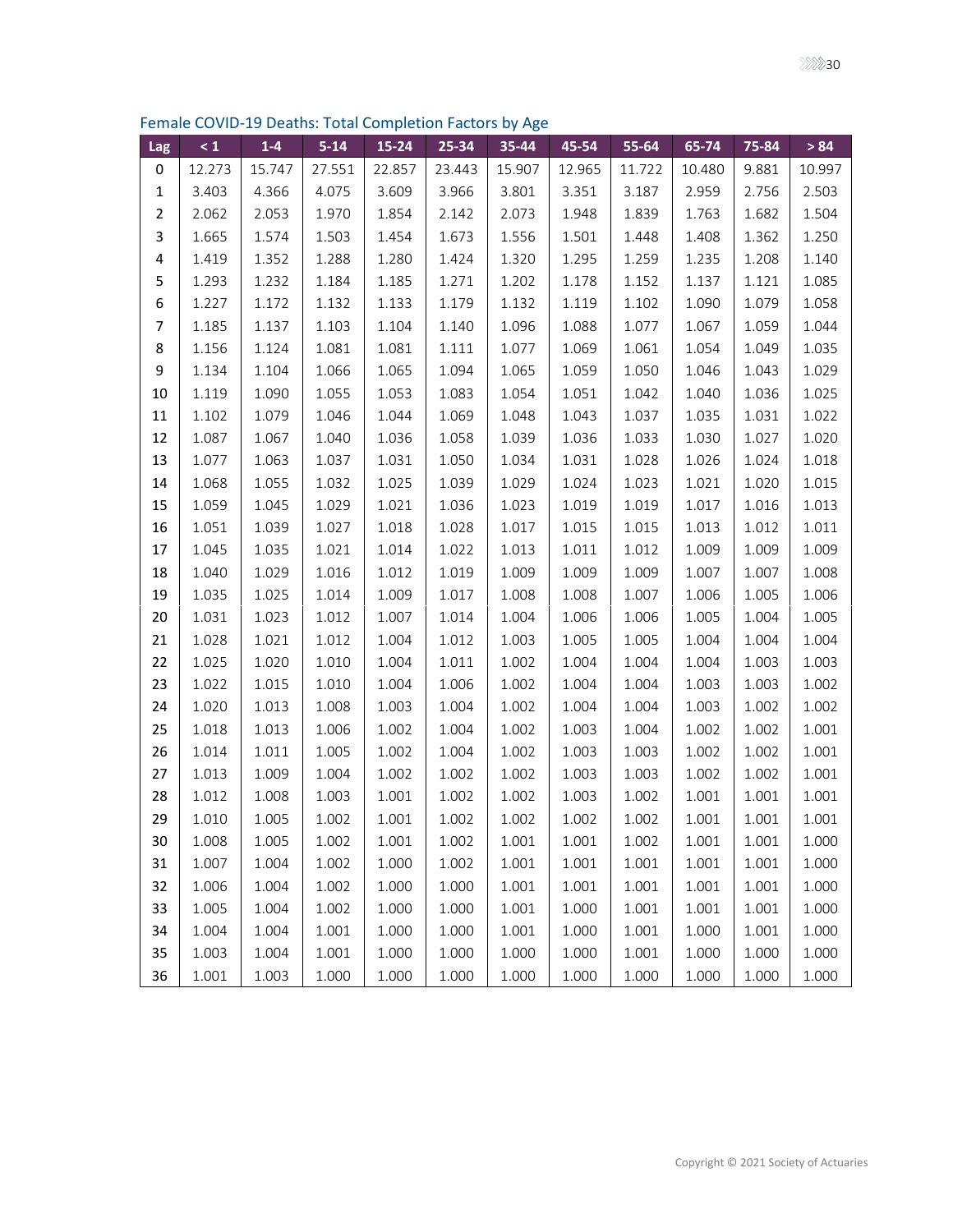| Lag                     | $\leq 1$ | $1-4$ | $5 - 14$ | 15-24 | 25-34 | 35-44 | 45-54 | 55-64 | $65 - 74$ | 75-84 | > 84  |
|-------------------------|----------|-------|----------|-------|-------|-------|-------|-------|-----------|-------|-------|
| 0                       | 3.555    | 7.773 | 7.058    | 6.453 | 3.283 | 3.968 | 3.879 | 3.674 | 3.568     | 3.500 | 4.538 |
| $\mathbf{1}$            | 2.067    | 2.068 | 2.007    | 1.907 | 1.804 | 1.787 | 1.765 | 1.700 | 1.671     | 1.622 | 1.687 |
| $\overline{2}$          | 1.317    | 1.344 | 1.313    | 1.260 | 1.282 | 1.284 | 1.276 | 1.265 | 1.253     | 1.237 | 1.205 |
| 3                       | 1.152    | 1.157 | 1.146    | 1.126 | 1.165 | 1.157 | 1.158 | 1.150 | 1.140     | 1.135 | 1.089 |
| $\overline{\mathbf{4}}$ | 1.097    | 1.078 | 1.086    | 1.076 | 1.123 | 1.099 | 1.097 | 1.094 | 1.088     | 1.081 | 1.045 |
| 5                       | 1.060    | 1.051 | 1.043    | 1.046 | 1.058 | 1.053 | 1.055 | 1.048 | 1.046     | 1.038 | 1.022 |
| 6                       | 1.038    | 1.024 | 1.032    | 1.026 | 1.038 | 1.028 | 1.029 | 1.025 | 1.022     | 1.019 | 1.011 |
| $\overline{7}$          | 1.030    | 1.015 | 1.024    | 1.020 | 1.014 | 1.017 | 1.017 | 1.015 | 1.012     | 1.010 | 1.007 |
| 8                       | 1.021    | 1.018 | 1.017    | 1.014 | 1.013 | 1.018 | 1.010 | 1.010 | 1.008     | 1.007 | 1.005 |
| 9                       | 1.020    | 1.011 | 1.012    | 1.010 | 1.014 | 1.013 | 1.009 | 1.009 | 1.008     | 1.006 | 1.004 |
| $10\,$                  | 1.014    | 1.010 | 1.007    | 1.009 | 1.013 | 1.007 | 1.008 | 1.007 | 1.006     | 1.005 | 1.003 |
| 11                      | 1.012    | 1.008 | 1.005    | 1.006 | 1.016 | 1.006 | 1.008 | 1.005 | 1.005     | 1.004 | 1.002 |
| 12                      | 1.011    | 1.008 | 1.009    | 1.004 | 1.009 | 1.006 | 1.007 | 1.004 | 1.004     | 1.003 | 1.002 |
| 13                      | 1.009    | 1.005 | 1.003    | 1.005 | 1.012 | 1.010 | 1.006 | 1.005 | 1.005     | 1.004 | 1.003 |
| 14                      | 1.009    | 1.004 | 1.004    | 1.004 | 1.006 | 1.007 | 1.004 | 1.004 | 1.004     | 1.004 | 1.002 |
| 15                      | 1.008    | 1.005 | 1.005    | 1.004 | 1.006 | 1.004 | 1.003 | 1.004 | 1.003     | 1.003 | 1.001 |
| 16                      | 1.008    | 1.010 | 1.005    | 1.004 | 1.006 | 1.004 | 1.004 | 1.003 | 1.003     | 1.003 | 1.001 |
| 17                      | 1.004    | 1.004 | 1.004    | 1.003 | 1.007 | 1.003 | 1.002 | 1.003 | 1.002     | 1.002 | 1.001 |
| 18                      | 1.004    | 1.005 | 1.001    | 1.002 | 1.005 | 1.003 | 1.003 | 1.001 | 1.002     | 1.001 | 1.001 |
| 19                      | 1.004    | 1.002 | 1.001    | 1.002 | 1.003 | 1.001 | 1.001 | 1.001 | 1.001     | 1.001 | 1.001 |
| 20                      | 1.002    | 1.001 | 1.002    | 1.001 | 1.001 | 1.002 | 1.001 | 1.001 | 1.001     | 1.001 | 1.001 |
| 21                      | 1.003    | 1.001 | 1.002    | 1.001 | 1.003 | 1.001 | 1.000 | 1.001 | 1.001     | 1.001 | 1.001 |
| 22                      | 1.002    | 1.002 | 1.000    | 1.001 | 1.002 | 1.001 | 1.001 | 1.001 | 1.001     | 1.000 | 1.000 |
| 23                      | 1.002    | 1.002 | 1.000    | 1.001 | 1.002 | 1.001 | 1.000 | 1.001 | 1.001     | 1.000 | 1.000 |
| 24                      | 1.003    | 1.001 | 1.001    | 1.001 | 1.000 | 1.001 | 1.001 | 1.000 | 1.000     | 1.000 | 1.000 |
| 25                      | 1.002    | 1.003 | 1.000    | 1.000 | 1.000 | 1.001 | 1.001 | 1.000 | 1.000     | 1.000 | 1.000 |
| 26                      | 1.002    | 1.002 | 1.002    | 1.000 | 1.002 | 1.001 | 1.000 | 1.000 | 1.000     | 1.000 | 1.000 |
| 27                      | 1.002    | 1.002 | 1.000    | 1.000 | 1.000 | 1.001 | 1.000 | 1.000 | 1.000     | 1.000 | 1.000 |
| 28                      | 1.001    | 1.000 | 1.001    | 1.000 | 1.001 | 1.000 | 1.000 | 1.000 | 1.000     | 1.000 | 1.000 |
| 29                      | 1.003    | 1.000 | 1.000    | 1.000 | 1.002 | 1.001 | 1.000 | 1.000 | 1.000     | 1.000 | 1.000 |
| 30                      | 1.001    | 1.001 | 1.001    | 1.000 | 1.000 | 1.000 | 1.000 | 1.000 | 1.000     | 1.000 | 1.000 |
| 31                      | 1.002    | 1.002 | 1.001    | 1.000 | 1.000 | 1.000 | 1.000 | 1.000 | 1.000     | 1.000 | 1.000 |
| 32                      | 1.001    | 1.002 | 1.000    | 1.000 | 1.002 | 1.000 | 1.000 | 1.000 | 1.000     | 1.000 | 1.000 |
| 33                      | 1.001    | 1.000 | 1.001    | 1.000 | 1.000 | 1.000 | 1.000 | 1.000 | 1.000     | 1.000 | 1.000 |
| 34                      | 1.000    | 1.000 | 1.001    | 1.000 | 1.001 | 1.000 | 1.000 | 1.000 | 1.000     | 1.000 | 1.000 |
| 35                      | 1.001    | 1.000 | 1.000    | 1.000 | 1.000 | 1.000 | 1.000 | 1.000 | 1.000     | 1.000 | 1.000 |
| 36                      | 1.001    | 1.003 | 1.001    | 1.000 | 1.003 | 1.000 | 1.000 | 1.000 | 1.000     | 1.000 | 1.000 |

#### Male COVID-19 Deaths: Week-to-Week Completion Factors by Age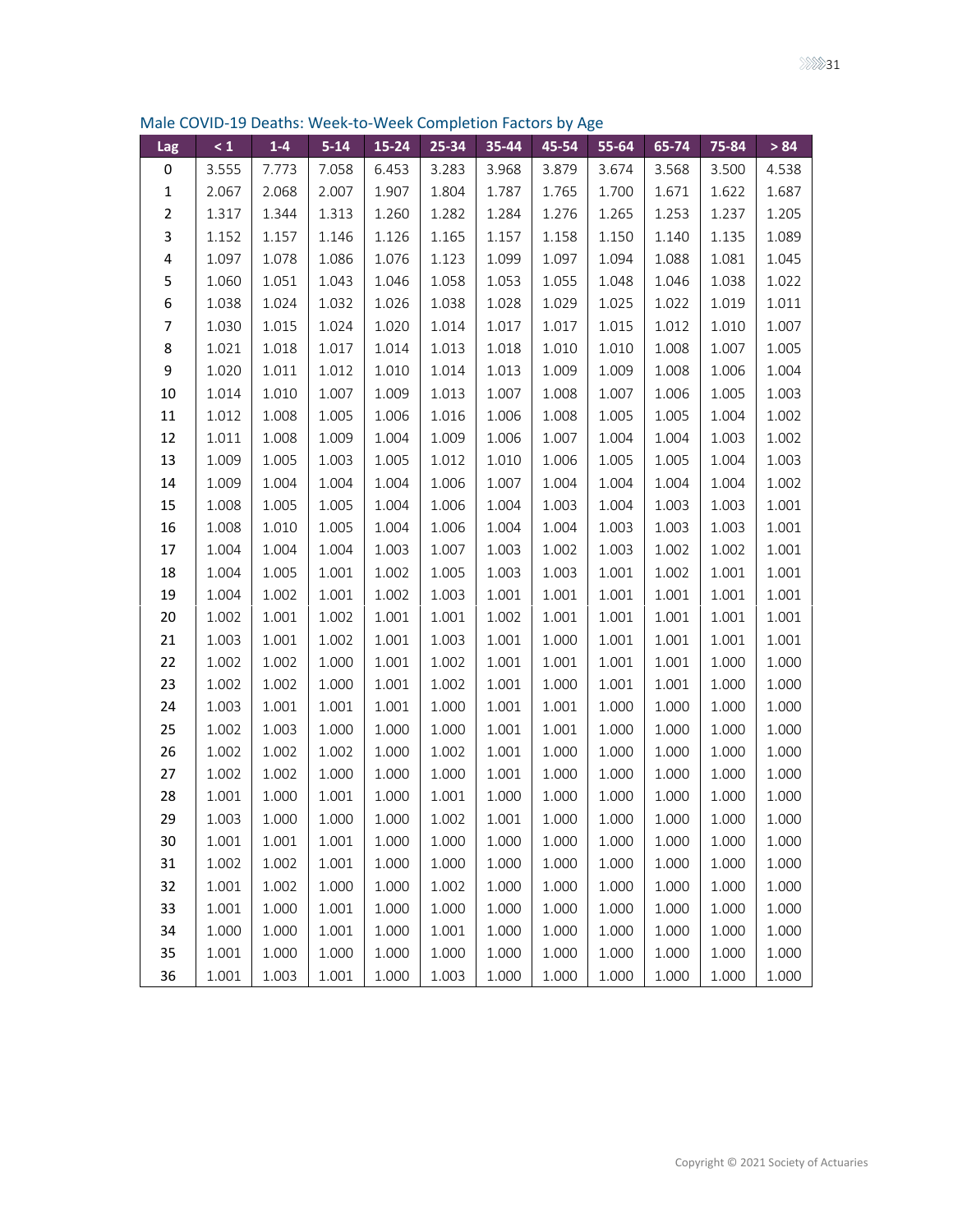| Lag            | $\leq 1$ | $1-4$  | $5 - 14$ | 15-24  | 25-34  | 35-44  | 45-54  | 55-64  | 65-74  | 75-84 | > 84   |
|----------------|----------|--------|----------|--------|--------|--------|--------|--------|--------|-------|--------|
| 0              | 16.157   | 32.916 | 27.717   | 22.102 | 12.568 | 14.017 | 13.159 | 11.553 | 10.606 | 9.640 | 11.227 |
| 1              | 4.545    | 4.235  | 3.927    | 3.425  | 3.828  | 3.533  | 3.392  | 3.145  | 2.973  | 2.755 | 2.474  |
| $\overline{2}$ | 2.199    | 2.047  | 1.957    | 1.796  | 2.122  | 1.977  | 1.922  | 1.850  | 1.779  | 1.699 | 1.467  |
| 3              | 1.670    | 1.523  | 1.490    | 1.426  | 1.655  | 1.540  | 1.507  | 1.463  | 1.420  | 1.374 | 1.217  |
| 4              | 1.450    | 1.316  | 1.301    | 1.267  | 1.420  | 1.331  | 1.301  | 1.272  | 1.246  | 1.211 | 1.117  |
| 5              | 1.322    | 1.222  | 1.198    | 1.178  | 1.265  | 1.211  | 1.186  | 1.163  | 1.145  | 1.120 | 1.070  |
| 6              | 1.247    | 1.162  | 1.149    | 1.126  | 1.196  | 1.151  | 1.125  | 1.110  | 1.095  | 1.079 | 1.047  |
| $\overline{7}$ | 1.201    | 1.135  | 1.113    | 1.097  | 1.152  | 1.119  | 1.093  | 1.082  | 1.072  | 1.059 | 1.036  |
| 8              | 1.166    | 1.118  | 1.088    | 1.076  | 1.136  | 1.100  | 1.075  | 1.066  | 1.059  | 1.049 | 1.029  |
| 9              | 1.143    | 1.098  | 1.070    | 1.061  | 1.122  | 1.080  | 1.064  | 1.056  | 1.051  | 1.042 | 1.024  |
| 10             | 1.120    | 1.087  | 1.057    | 1.051  | 1.106  | 1.066  | 1.055  | 1.046  | 1.042  | 1.036 | 1.020  |
| 11             | 1.105    | 1.076  | 1.050    | 1.042  | 1.092  | 1.059  | 1.046  | 1.039  | 1.036  | 1.031 | 1.017  |
| 12             | 1.092    | 1.067  | 1.045    | 1.036  | 1.075  | 1.053  | 1.038  | 1.033  | 1.031  | 1.027 | 1.015  |
| 13             | 1.080    | 1.058  | 1.035    | 1.031  | 1.065  | 1.047  | 1.031  | 1.029  | 1.027  | 1.024 | 1.013  |
| 14             | 1.070    | 1.052  | 1.032    | 1.026  | 1.053  | 1.037  | 1.025  | 1.023  | 1.022  | 1.019 | 1.011  |
| 15             | 1.060    | 1.048  | 1.028    | 1.022  | 1.046  | 1.029  | 1.021  | 1.019  | 1.018  | 1.015 | 1.009  |
| 16             | 1.051    | 1.043  | 1.023    | 1.019  | 1.040  | 1.025  | 1.018  | 1.015  | 1.015  | 1.012 | 1.007  |
| 17             | 1.043    | 1.033  | 1.018    | 1.015  | 1.034  | 1.021  | 1.015  | 1.012  | 1.012  | 1.009 | 1.006  |
| 18             | 1.039    | 1.028  | 1.015    | 1.012  | 1.027  | 1.018  | 1.012  | 1.009  | 1.009  | 1.007 | 1.005  |
| 19             | 1.034    | 1.024  | 1.013    | 1.010  | 1.022  | 1.014  | 1.009  | 1.007  | 1.008  | 1.006 | 1.004  |
| 20             | 1.030    | 1.022  | 1.012    | 1.008  | 1.019  | 1.013  | 1.008  | 1.006  | 1.007  | 1.004 | 1.003  |
| 21             | 1.028    | 1.020  | 1.010    | 1.007  | 1.018  | 1.010  | 1.007  | 1.005  | 1.005  | 1.004 | 1.002  |
| 22             | 1.025    | 1.019  | 1.009    | 1.006  | 1.014  | 1.009  | 1.006  | 1.005  | 1.005  | 1.003 | 1.002  |
| 23             | 1.022    | 1.017  | 1.009    | 1.005  | 1.013  | 1.008  | 1.005  | 1.004  | 1.004  | 1.003 | 1.001  |
| 24             | 1.020    | 1.015  | 1.009    | 1.004  | 1.011  | 1.007  | 1.005  | 1.004  | 1.003  | 1.002 | 1.001  |
| 25             | 1.017    | 1.014  | 1.008    | 1.003  | 1.011  | 1.005  | 1.004  | 1.003  | 1.003  | 1.002 | 1.001  |
| 26             | 1.015    | 1.012  | 1.007    | 1.003  | 1.011  | 1.005  | 1.003  | 1.003  | 1.003  | 1.002 | 1.001  |
| 27             | 1.013    | 1.009  | 1.005    | 1.003  | 1.009  | 1.004  | 1.003  | 1.002  | 1.002  | 1.002 | 1.001  |
| 28             | 1.011    | 1.007  | 1.005    | 1.003  | 1.009  | 1.003  | 1.003  | 1.002  | 1.002  | 1.001 | 1.000  |
| 29             | 1.011    | 1.007  | 1.003    | 1.002  | 1.008  | 1.003  | 1.002  | 1.002  | 1.002  | 1.001 | 1.000  |
| 30             | 1.008    | 1.007  | 1.003    | 1.002  | 1.006  | 1.002  | 1.002  | 1.002  | 1.002  | 1.001 | 1.000  |
| 31             | 1.006    | 1.006  | 1.002    | 1.002  | 1.006  | 1.002  | 1.001  | 1.001  | 1.001  | 1.001 | 1.000  |
| 32             | 1.004    | 1.005  | 1.002    | 1.001  | 1.006  | 1.001  | 1.001  | 1.001  | 1.001  | 1.001 | 1.000  |
| 33             | 1.003    | 1.003  | 1.002    | 1.001  | 1.004  | 1.001  | 1.001  | 1.001  | 1.001  | 1.000 | 1.000  |
| 34             | 1.002    | 1.003  | 1.001    | 1.001  | 1.004  | 1.001  | 1.001  | 1.001  | 1.001  | 1.000 | 1.000  |
| 35             | 1.002    | 1.003  | 1.001    | 1.001  | 1.003  | 1.000  | 1.000  | 1.001  | 1.001  | 1.000 | 1.000  |
| 36             | 1.001    | 1.003  | 1.001    | 1.000  | 1.003  | 1.000  | 1.000  | 1.000  | 1.000  | 1.000 | 1.000  |

Male COVID-19 Deaths: Total Completion Factors by Age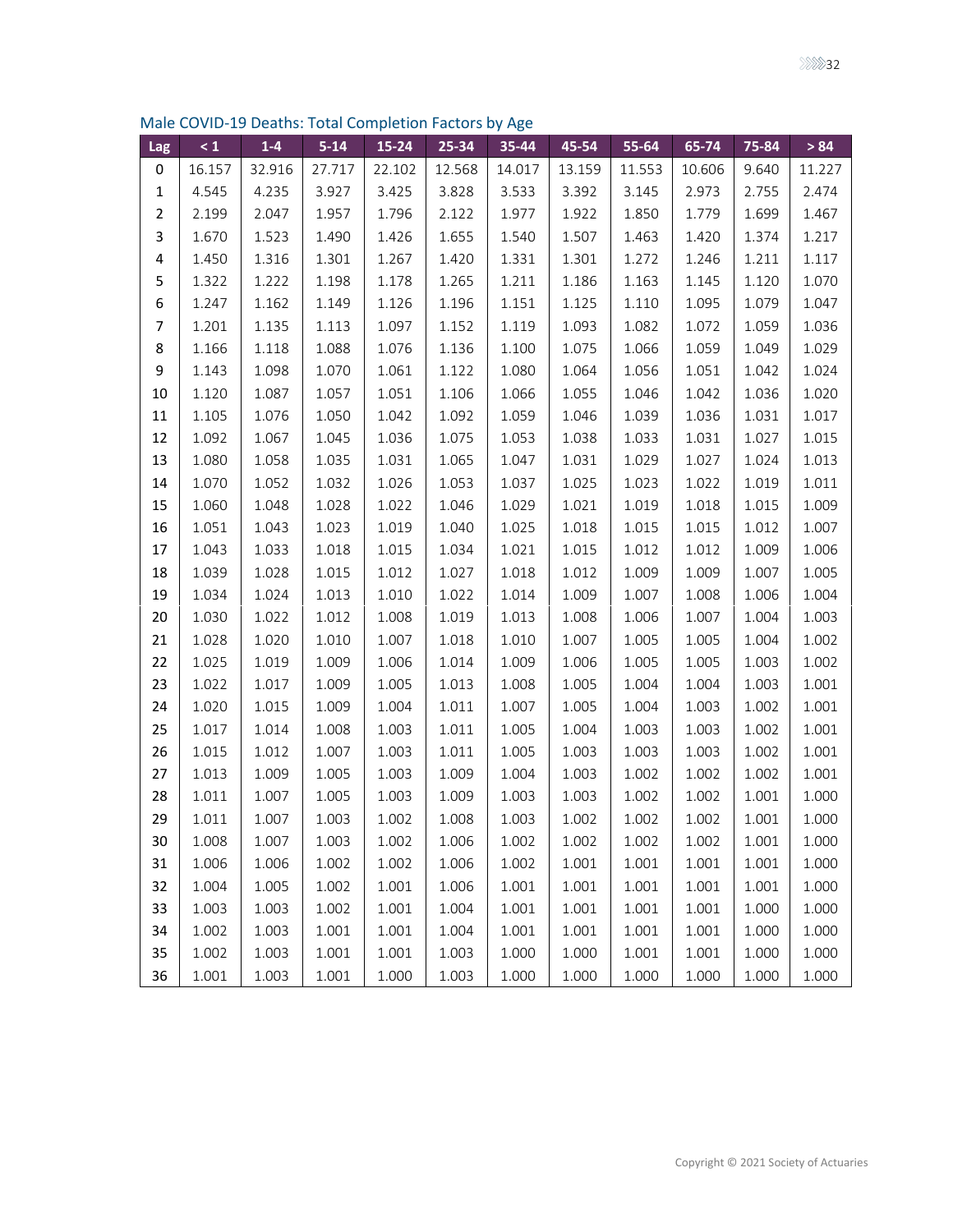## <span id="page-32-0"></span>Appendix C: Additional Analysis on the Mortality Impacts of COVID-19

There has been a large amount of analysis performed by many different groups on the mortality impact of COVID-19. This document explicitly does not provide a summary review of this work, nor its relationship to the analysis described above. Instead, the intent was to provide an objective measurement of the observed deaths relative to a range of reasonable expectations. The following links are a subset of possible references that can be considered to pursue an enhanced understanding of the underling dynamics.

[https://covid.cdc.gov/covid-data-tracker/#trends\\_dailytrendsdeaths](https://covid.cdc.gov/covid-data-tracker/#trends_dailytrendsdeaths)

[https://www.cdc.gov/nchs/nvss/vsrr/covid19/excess\\_deaths.htm](https://www.cdc.gov/nchs/nvss/vsrr/covid19/excess_deaths.htm)

<https://jamanetwork.com/journals/jama/fullarticle/2774445>